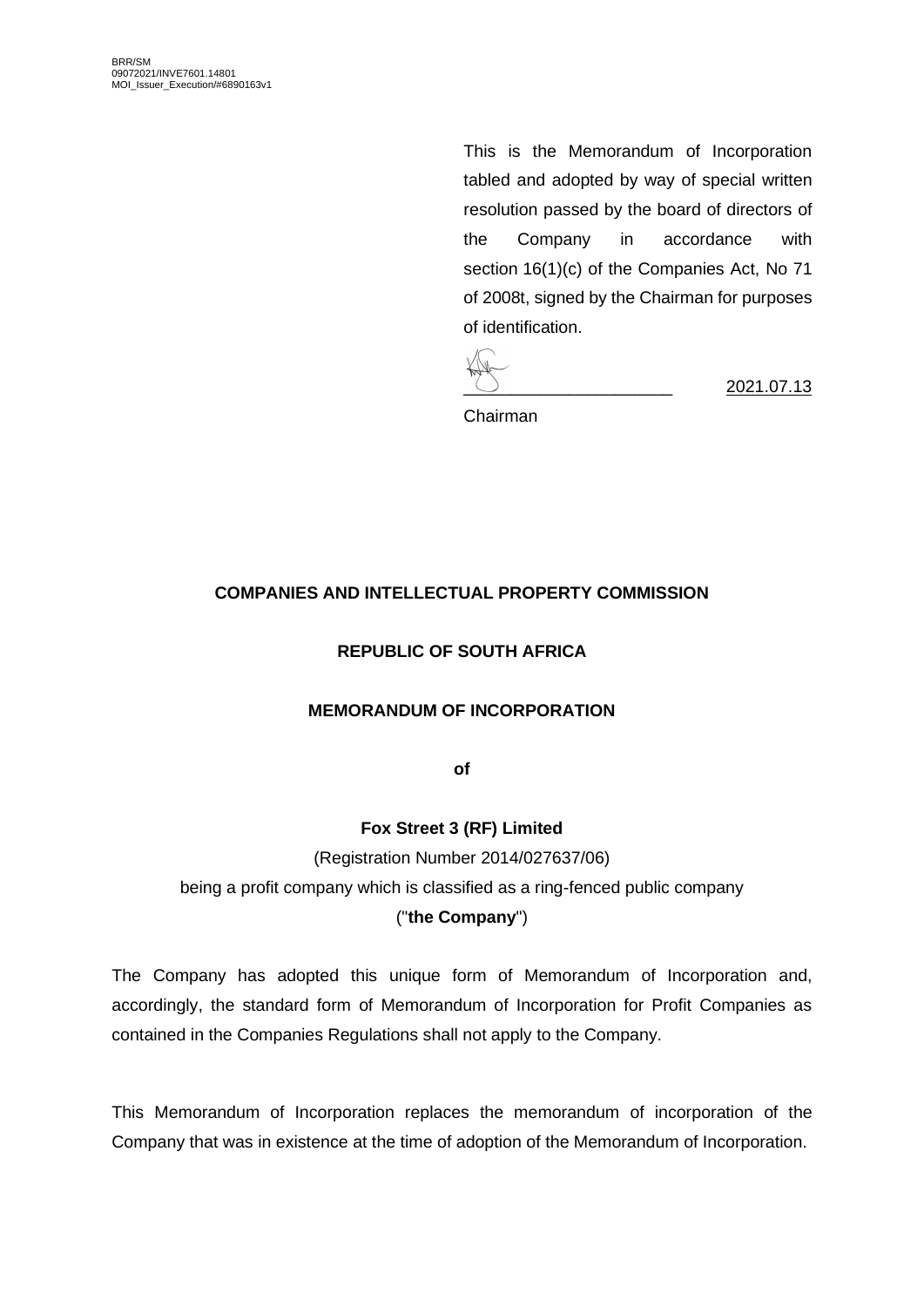# **TABLE OF CONTENTS**

| 1               |                                                                        |  |  |  |  |
|-----------------|------------------------------------------------------------------------|--|--|--|--|
| $\mathbf{2}$    | CONFLICTS WITH THE MEMORANDUM OF INCORPORATION 8                       |  |  |  |  |
| 3               | AMENDMENTS TO THE MEMORANDUM OF INCORPORATION 9                        |  |  |  |  |
|                 |                                                                        |  |  |  |  |
| 4               |                                                                        |  |  |  |  |
| 5               |                                                                        |  |  |  |  |
| 6               |                                                                        |  |  |  |  |
| $\overline{7}$  | <b>GENERAL RING FENCING PROVISIONS, MAIN PURPOSE AND MAIN BUSINESS</b> |  |  |  |  |
|                 |                                                                        |  |  |  |  |
| 8               | GENERAL RESTRICTIONS, LIMITATIONS AND QUALIFICATIONS 14                |  |  |  |  |
|                 |                                                                        |  |  |  |  |
| 9               |                                                                        |  |  |  |  |
| 10              |                                                                        |  |  |  |  |
| 11              | RIGHTS, PRIVILEGES AND CONDITIONS ATTACHING TO THE CUMULATIVE          |  |  |  |  |
| 12              |                                                                        |  |  |  |  |
| 13              |                                                                        |  |  |  |  |
| 14              |                                                                        |  |  |  |  |
| 15              |                                                                        |  |  |  |  |
| 16              |                                                                        |  |  |  |  |
| 17 <sup>1</sup> | LEGAL REPRESENTATIVES AND TRANSMISSION OF SECURITIES  23               |  |  |  |  |
|                 |                                                                        |  |  |  |  |
| 18              |                                                                        |  |  |  |  |
| 19              |                                                                        |  |  |  |  |
| 20              |                                                                        |  |  |  |  |
| 21              |                                                                        |  |  |  |  |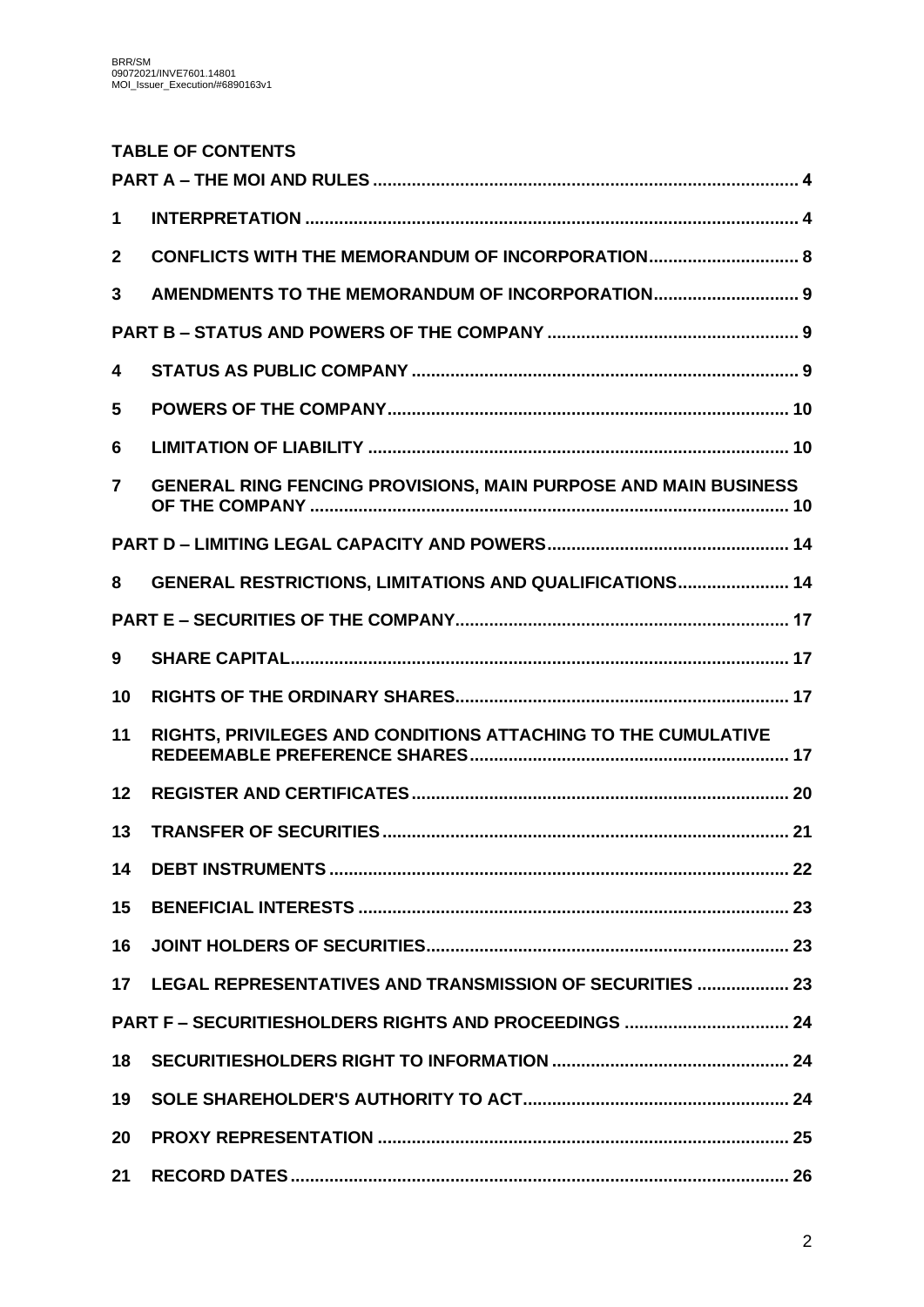| $22 \,$ |                                                            |  |
|---------|------------------------------------------------------------|--|
| 23      |                                                            |  |
| 24      |                                                            |  |
| 25      |                                                            |  |
| 26      |                                                            |  |
| 27      |                                                            |  |
| 28      |                                                            |  |
|         |                                                            |  |
| 29      |                                                            |  |
| 30      |                                                            |  |
| 31      |                                                            |  |
| 32      |                                                            |  |
| 33      |                                                            |  |
| 34      |                                                            |  |
| 35      |                                                            |  |
| 36      |                                                            |  |
| 37      |                                                            |  |
|         |                                                            |  |
| 38      |                                                            |  |
| 39      | FINANCIAL STATEMENTS AND ACCESS TO COMPANY INFORMATION  38 |  |
| 40      |                                                            |  |
| 41      |                                                            |  |
| 42      |                                                            |  |
|         |                                                            |  |

**ANNEXURES SCHEDULE 1 - SHARE CAPITAL**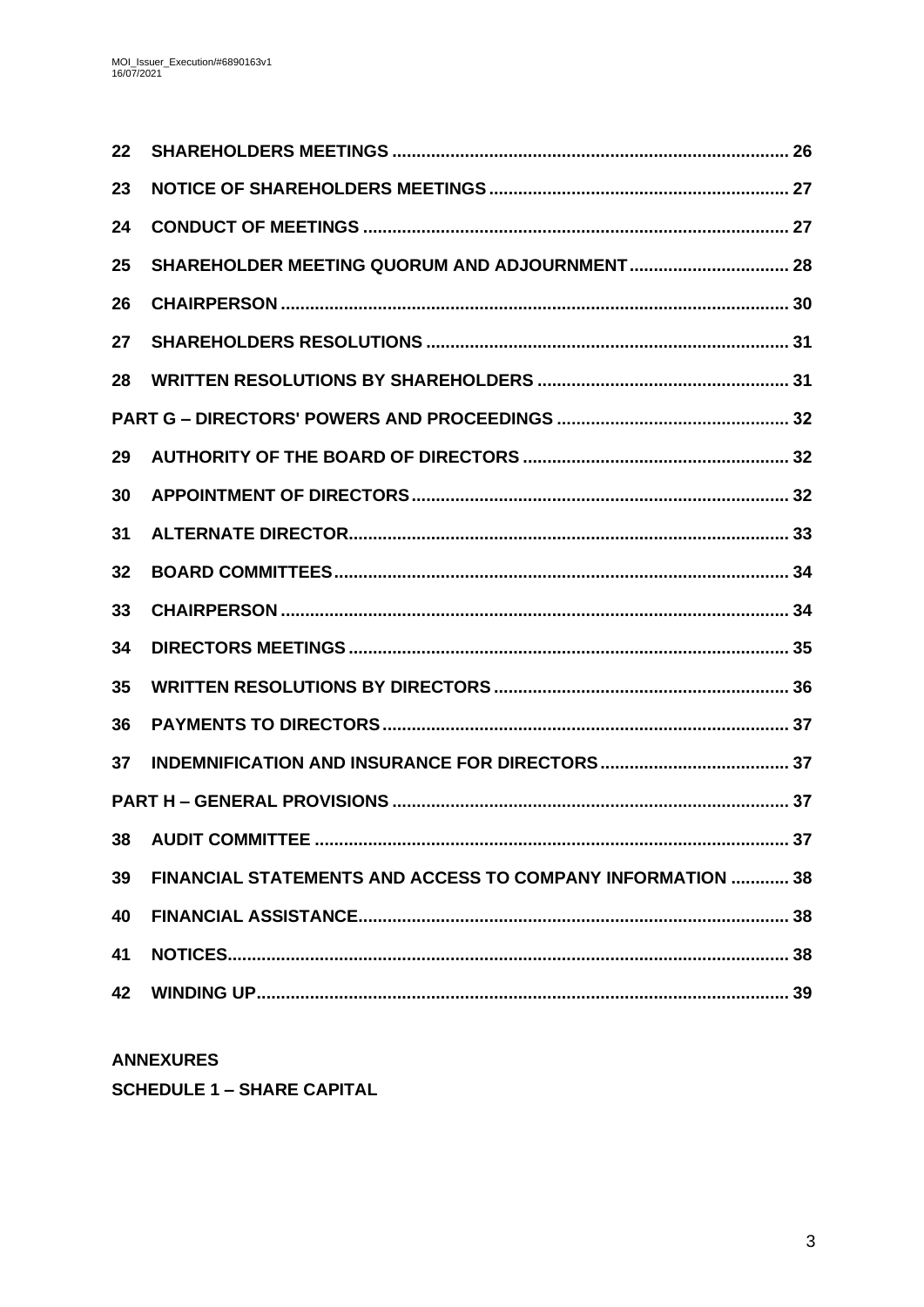## <span id="page-3-0"></span>**PART A – THE MOI AND RULES**

### <span id="page-3-1"></span>1 **INTERPRETATION**

In this MOI, clause headings are used for convenience only and shall not be used in its interpretation and, unless the context clearly indicates a contrary intention, -

- 1.1 an expression that denotes -
- 1.1.1 any gender, includes the other genders;
- 1.1.2 a natural person, includes an artificial or juristic person and *vice versa*; and
- 1.1.3 the singular, includes the plural and *vice versa*;
- 1.2 the following expressions shall bear the meanings assigned to them below and cognate expressions shall bear corresponding meanings, -
- 1.2.1 "**Act**" the Companies Act, 71 of 2008, as amended or re-enacted and for the time being in force, including any regulations promulgated thereunder and for the time being in force;
- 1.2.2 "**Board**" the board of Directors of the Company from time to time;
- 1.2.3 "**Business Day**" any day (other than a Saturday, Sunday or public holiday in the Republic) on which commercial banks settle payments in Rand in Johannesburg;
- 1.2.4 "**Company**" the company defined as such on the front page of this MOI;
- 1.2.5 "**Director**" a director of the Company;
- 1.2.6 "**Electronic Communication**" an electronic communication as defined in section 1 of the Electronic Communications and Transactions Act, 25 of 2002;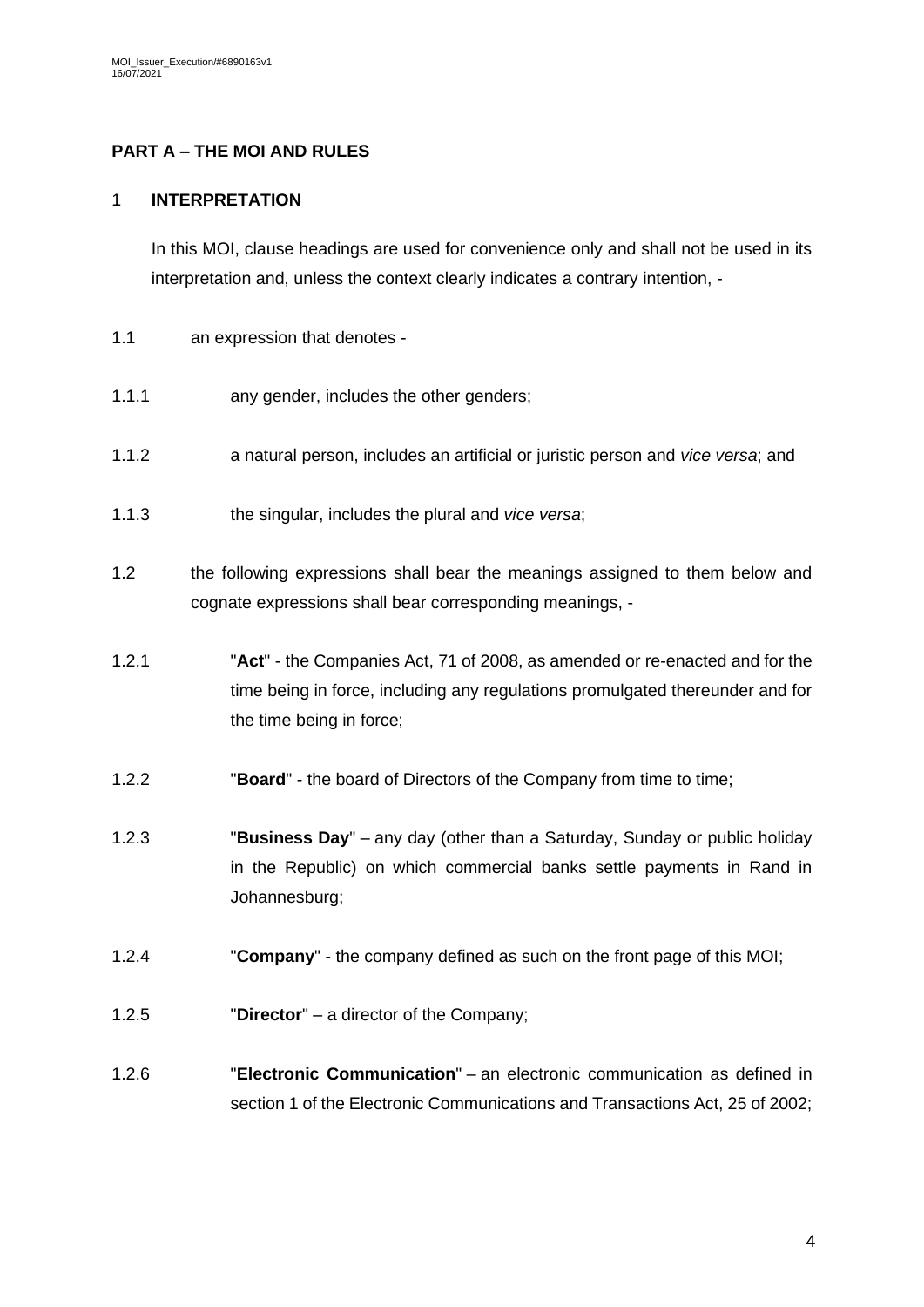- 1.2.7 "**Final Discharge Date**" the date on which all the Secured Obligations have been irrevocably and unconditionally paid and discharged in full and no Secured Creditor has any further commitment to provide finance or any other form of credit or financial accommodation whatsoever under any Transaction Document;
- 1.2.8 "**Financial Markets Act**" the Financial Markets Act, No 19 of 2012, as amended or re-enacted and for the time being in force, including any regulations promulgated thereunder and for the time being in force;
- 1.2.9 "**Investec**" Investec Bank Limited (registration number 1969/004763/06), a public company with limited liability registered and incorporated in accordance with the laws of South Africa;
- 1.2.10 "**Legal Representative**" any person who has submitted proof (which is satisfactory to the Board) of his appointment (and, to the extent required by the Board, the continuation of that appointment) as -
- 1.2.10.1 an executor of the estate of a deceased Shareholder, or a curator, guardian or trustee of a Shareholder whose estate has been sequestrated or who is otherwise under any disability;
- 1.2.10.2 the liquidator of any Shareholder that is a body corporate in the course of being wound-up; or
- 1.2.10.3 the business rescue practitioner of any Shareholder which is a company undergoing business rescue proceedings;
- 1.2.11 "**Memorandum of Incorporation**" or "**MOI**" the memorandum of incorporation of the Company, being this document (and including any Schedules hereto), as amended or replaced from time to time;
- 1.2.12 "**Notes**" the notes to be issued by the Company under the Programme;
- 1.2.13 "**Noteholders**" has the meaning ascribed thereto in the Terms and Conditions;

5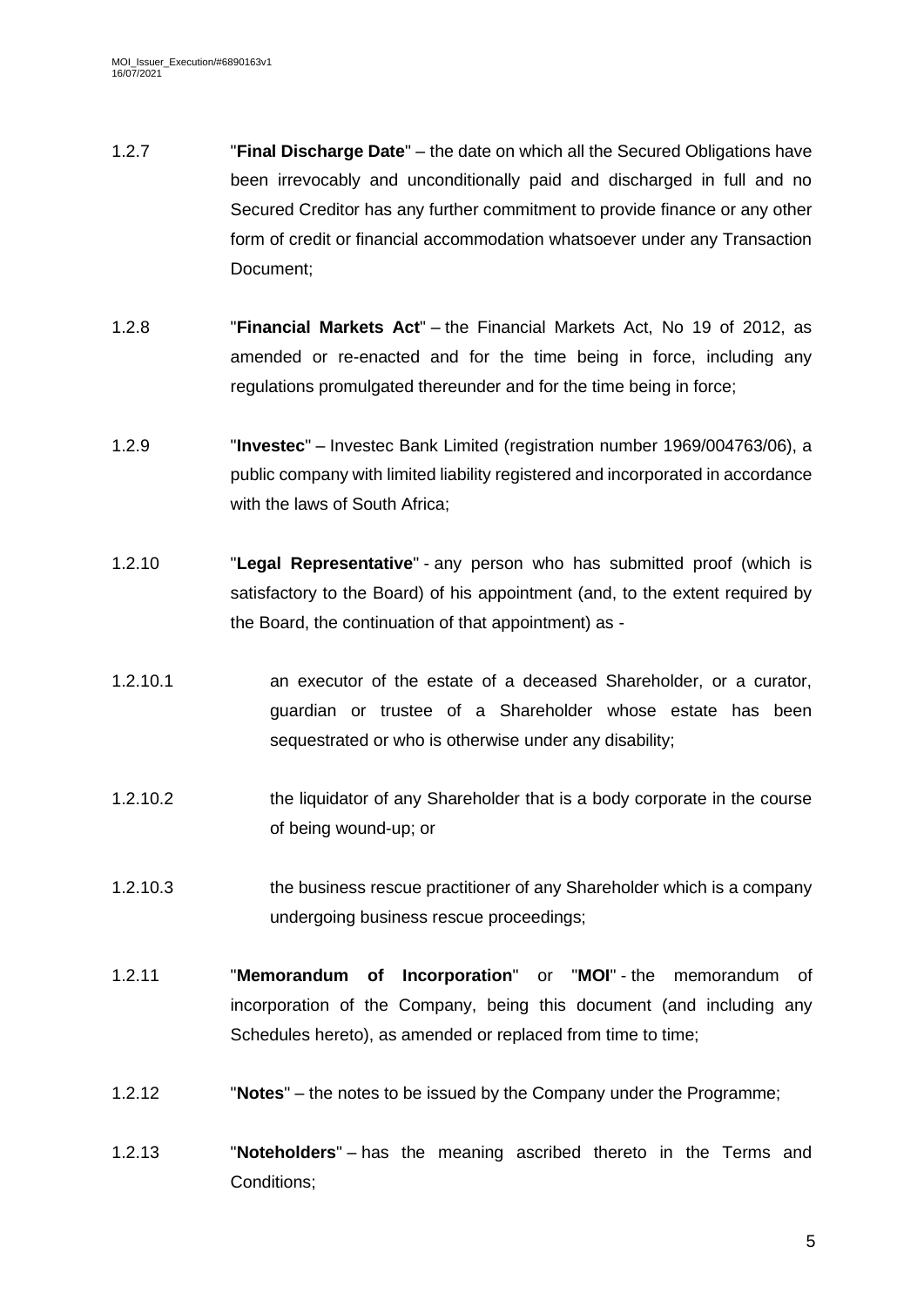- 1.2.14 "**Ordinary Share**" an ordinary share in the capital of the Company with the rights contemplated in [10;](#page-16-2)
- 1.2.15 "**Ordinary Shareholder**" a shareholder reflected in the Securities Register as holding Ordinary Shares;
- 1.2.16 "**Person**" includes any natural person or any company incorporated or registered as such under any law, any other juristic person and any body of persons corporate or incorporate;
- 1.2.17 "**Preference Share**" a cumulative redeemable preference share in the capital of the Company, having the preferences, rights, limitations and other terms contemplated in [11;](#page-16-3)
- 1.2.18 "**Preference Shareholder**" a shareholder reflected in the Securities Register as holding Preference Shares;
- 1.2.19 "**Programme**" the asset backed note programme established or to be established by the Company under the Programme Memorandum, pursuant to which the Company may issue Notes from time to time;
- 1.2.20 "**Programme Memorandum**" the written programme memorandum published or to be published by the Company, as revised, supplemented, amended or updated from time to time, pursuant to which the Company may issue Notes under the Programme;
- 1.2.21 "**Regulations**" the Companies Regulations of 2011 for so long as they remain of force and effect and any other regulations made in terms of the Act;
- 1.2.22 "**Republic**" the Republic of South Africa;
- 1.2.23 "**Secured Creditor**" a Person who is defined as such in the Terms and Conditions;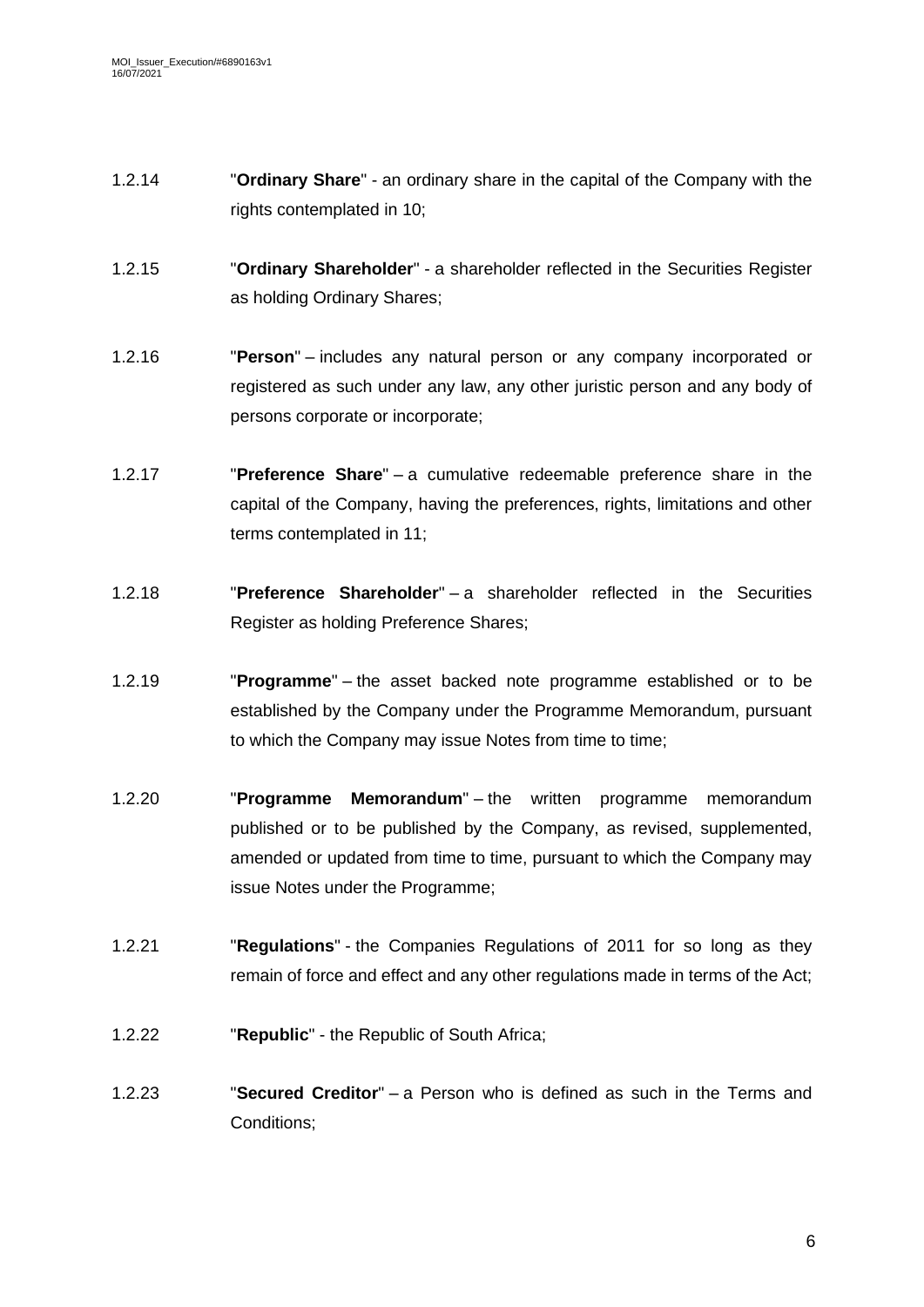- 1.2.24 "**Secured Obligations**" all present and future obligations and indebtedness of whatsoever nature (whether actual or contingent and whether owed jointly or severally or in any other capacity whatsoever, including any liability to pay damages or pursuant to enrichment) which the Company may now or at any time hereafter owe or have towards a Secured Creditor under or in connection with the Transaction Documents:
- 1.2.25 "**Securities**" collectively –
- 1.2.25.1 Shares, debentures, Notes, bonds or other instruments, irrespective of their form of title (including options on Shares or debentures, Notes or units, and rights thereto) issued or authorised to be issued by the Company; and
- 1.2.25.2 anything falling within the meaning of the definition of "securities" as defined in section 1 of the Financial Markets Act,

and "**Security**" shall be reference to any one of them as the context may require;

- 1.2.26 "**Securities Register**" the register of issued Securities of the Company established in terms of section 50(1) of the Act;
- 1.2.27 "**Share**" a share (as defined in the Act) of the Company, which shall include Ordinary Shares;
- 1.2.28 "**Shareholder**" a holder of a Share who is entered as such in the Securities Register of the Company;
- 1.2.29 "**Terms and Conditions**" the terms and conditions of the Notes (as amended or supplemented in accordance with its provisions and/or in terms of the applicable pricing supplements) or, if the Company's indebtedness under the Notes is to be refinanced at any time in accordance with the provisions of the Transaction Documents, the terms and conditions of any new financial indebtedness entered into in connection with that refinancing; and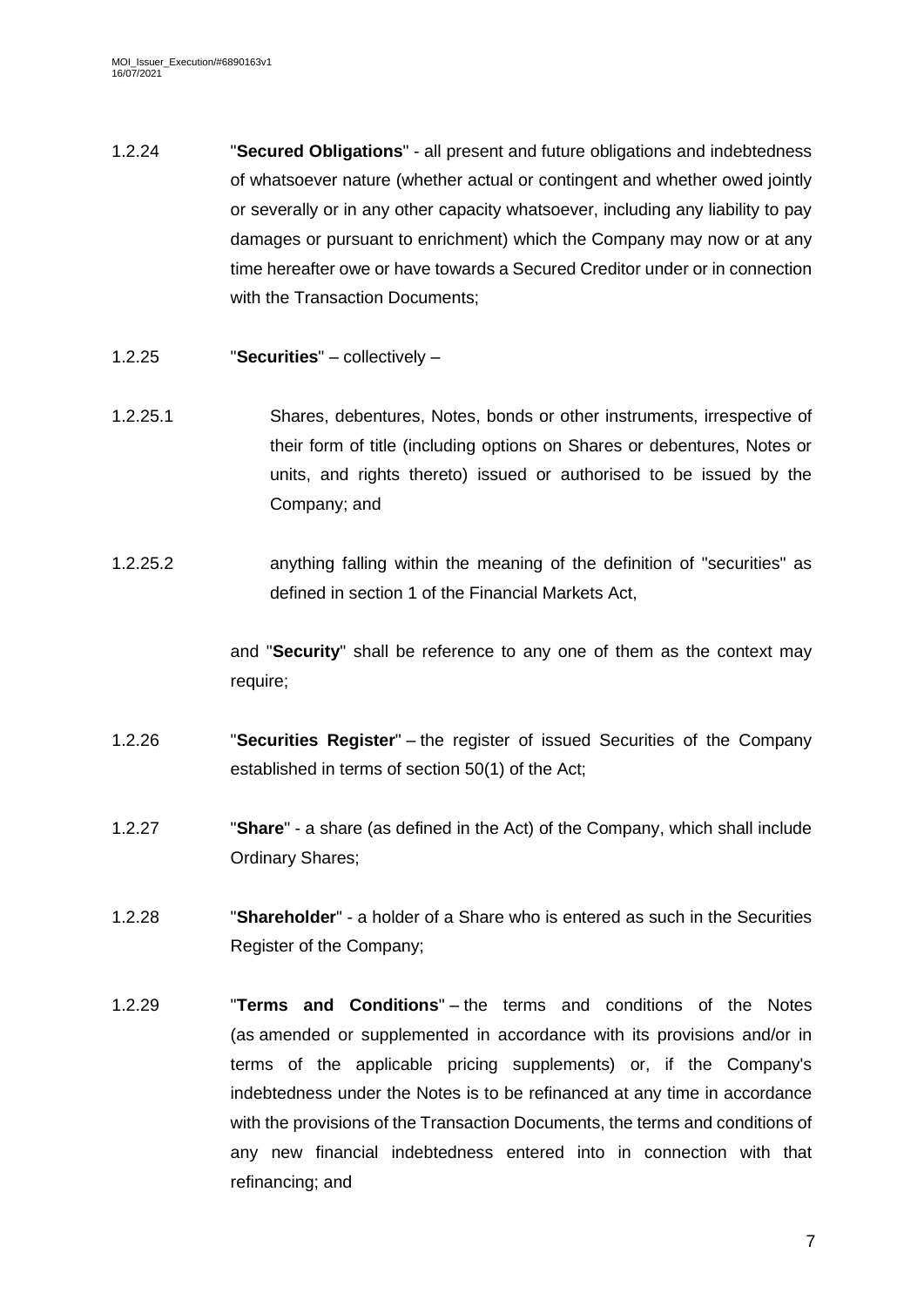- 1.2.30 "**Transaction Documents**" the transaction documents as defined in the Programme Memorandum;
- 1.3 if any provision in a definition is a substantive provision conferring a right or imposing an obligation on any Person, then, notwithstanding that it is only in a definition, effect shall be given to that provision as if it were a substantive provision in the body of this MOI;
- 1.4 the use of the word "**including**", "**includes**" and "**include**", followed by a specific example(s), shall not be construed as limiting the meaning of the general wording preceding it and the *eiusdem generis* rule shall not be applied in the interpretation of that general wording or those specific example(s);
- 1.5 where any term is defined within a particular clause other than this [1,](#page-3-1) that term shall bear the meaning ascribed to it in that clause wherever it is used in this MOI;
- 1.6 any capitalised word or expression used in this MOI that is defined in the Act and that is not otherwise defined in this MOI shall have the meaning assigned to it in the Act. For the avoidance of doubt, it is recorded that any reference to "Present at such Meeting" or "Present at the Meeting" shall be construed in accordance with the definition of "Present at a Meeting" in the Act;
- 1.7 a reference to a "**section**" refers to the corresponding section of the Act; and
- 1.8 references in the left-hand margins to sections of the Act designated by the letter "S" and the numbers of the sections referred to are for information purposes only.

## <span id="page-7-0"></span>2 **CONFLICTS WITH THE MEMORANDUM OF INCORPORATION**

In accordance with the Act, in any instance where there is a conflict between a provision (be it express or tacit) of this MOI and -

2.1 an alterable or elective provision of the Act, the provision of this MOI shall prevail to the extent of the conflict, provided that such alterable or elective provision of the Act expressly allows for the Company to adopt the conflicting provision; or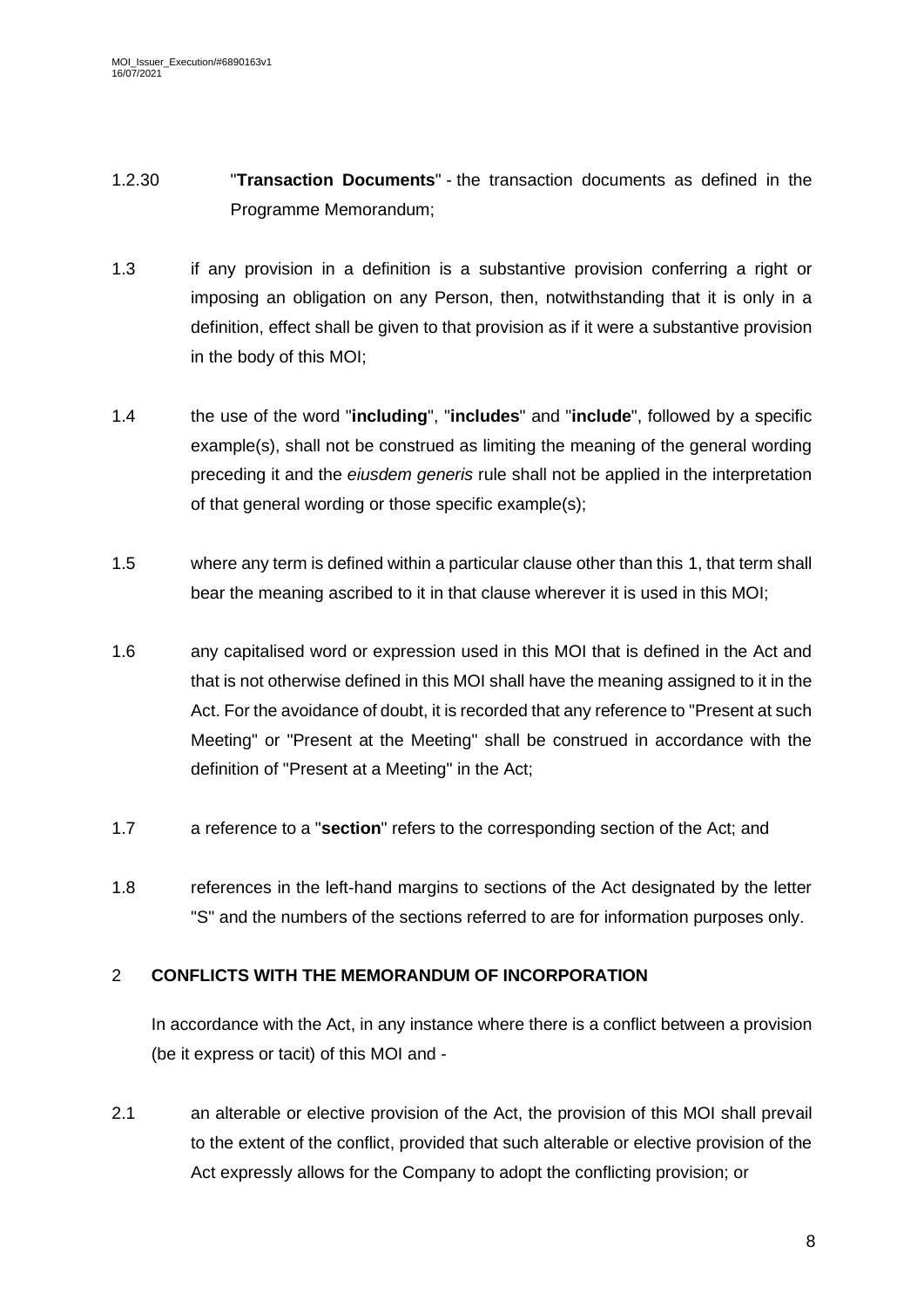2.2 an unalterable or non-elective provision of the Act, the unalterable or non-elective provision of the Act shall prevail to the extent of the conflict.

## <span id="page-8-0"></span>3 **AMENDMENTS TO THE MEMORANDUM OF INCORPORATION**

- 3.1 Until the Final Discharge Date, no provision of this MOI, including any restrictive conditions and this provision, may be amended or deleted unless -
- 3.1.1 the entity appointed to hold security for the benefit of Noteholders and other Secured Creditors approves such amendment or deletion in writing; and
- 3.1.2 the rating agency or each of the rating agencies appointed by the Company to assign a rating to the Notes (if any), have been notified in writing of such proposed amendment or deletion.
- 3.2 At any time after the Final Discharge Date this MOI may be altered or amended in the manner set out in sections 16, 17 or  $152(6)(b)$  of the Act, subject to the provisions contemplated in section 16(1)(c) read with sections 16(2), 17(1)(a) and 15(2) of the Act.
- 3.3 Save as specifically provided for in this [3,](#page-8-0) this MOI is not capable of amendment by any other method. Accordingly, the provisions of section 16(1)(b) of the Act shall not apply, nor shall any other alterable provisions of the Act that allows for a method for the alteration or amendment of the MOI other than those methods contemplated in this [3](#page-8-0) apply.

# <span id="page-8-1"></span>**PART B – STATUS AND POWERS OF THE COMPANY**

## <span id="page-8-2"></span>4 **STATUS AS PUBLIC COMPANY**

4.1 The Company is classified as a public company, in terms of section 8(2)(d) of the Act.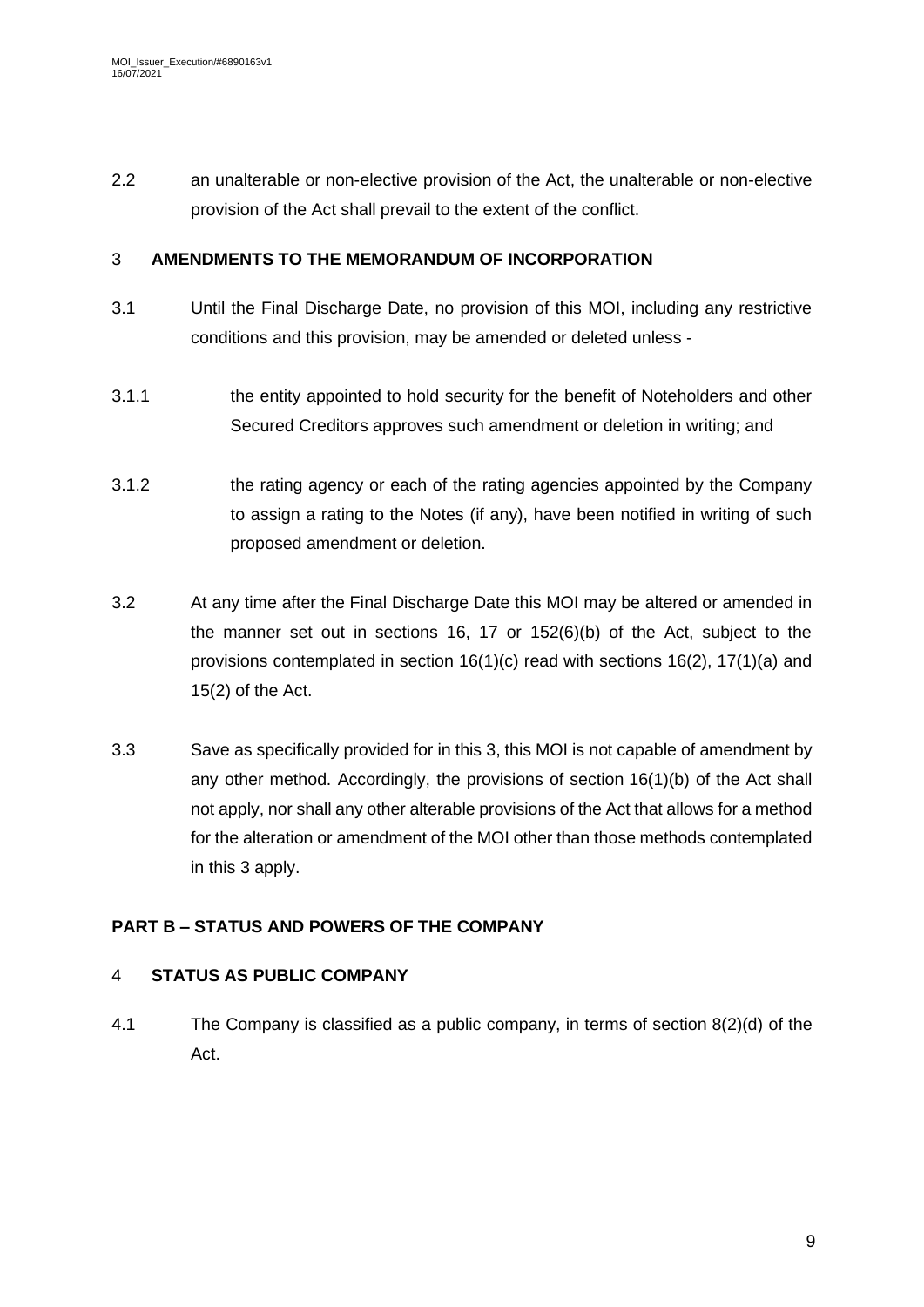- 4.2 The Company is incorporated in accordance with and governed by –
- 4.2.1 the unalterable provisions of the Act (subject to any higher standards, greater restrictions, longer periods of time or more onerous requirements set out in this MOI in accordance with the provisions of section  $15(2)(a)(iii)$  of the Act);
- 4.2.2 the alterable provisions of the Act, subject to the limitations, restrictions, qualification, extension or other alterations set out in this MOI in accordance with the provisions of the Act and/or as set out in this MOI; and
- 4.2.3 the provisions of this MOI (subject to the provisions of section 15(2) of the Act).

## <span id="page-9-0"></span>5 **POWERS OF THE COMPANY**

- 5.1 The Company is subject to the restrictive conditions and prohibitions as contemplated in sections 15(2)(b) and 15(2)(c) of the Act, as set out in [7.](#page-9-2)
- 5.2 The legal powers and capacity of the Company are subject to the restrictions, limitations or qualifications as contemplated in section 19(1)(b)(ii) of the Act, as set out in 9.

## <span id="page-9-1"></span>6 **LIMITATION OF LIABILITY**

No Person shall, solely by reason of being an incorporator, Shareholder or Director of the Company, be liable for any liabilities or obligations of the Company.

# **PART C – RING FENCING PROVISIONS**

## <span id="page-9-2"></span>7 **GENERAL RING FENCING PROVISIONS, MAIN PURPOSE AND MAIN BUSINESS OF THE COMPANY**

- 7.1 The main purpose of the Company and main business which the Company is to carry on, is to -
- <span id="page-9-3"></span>7.1.1 acquire the rights, title and interest in and to residential property loan agreements and the related security with regard to such loan agreements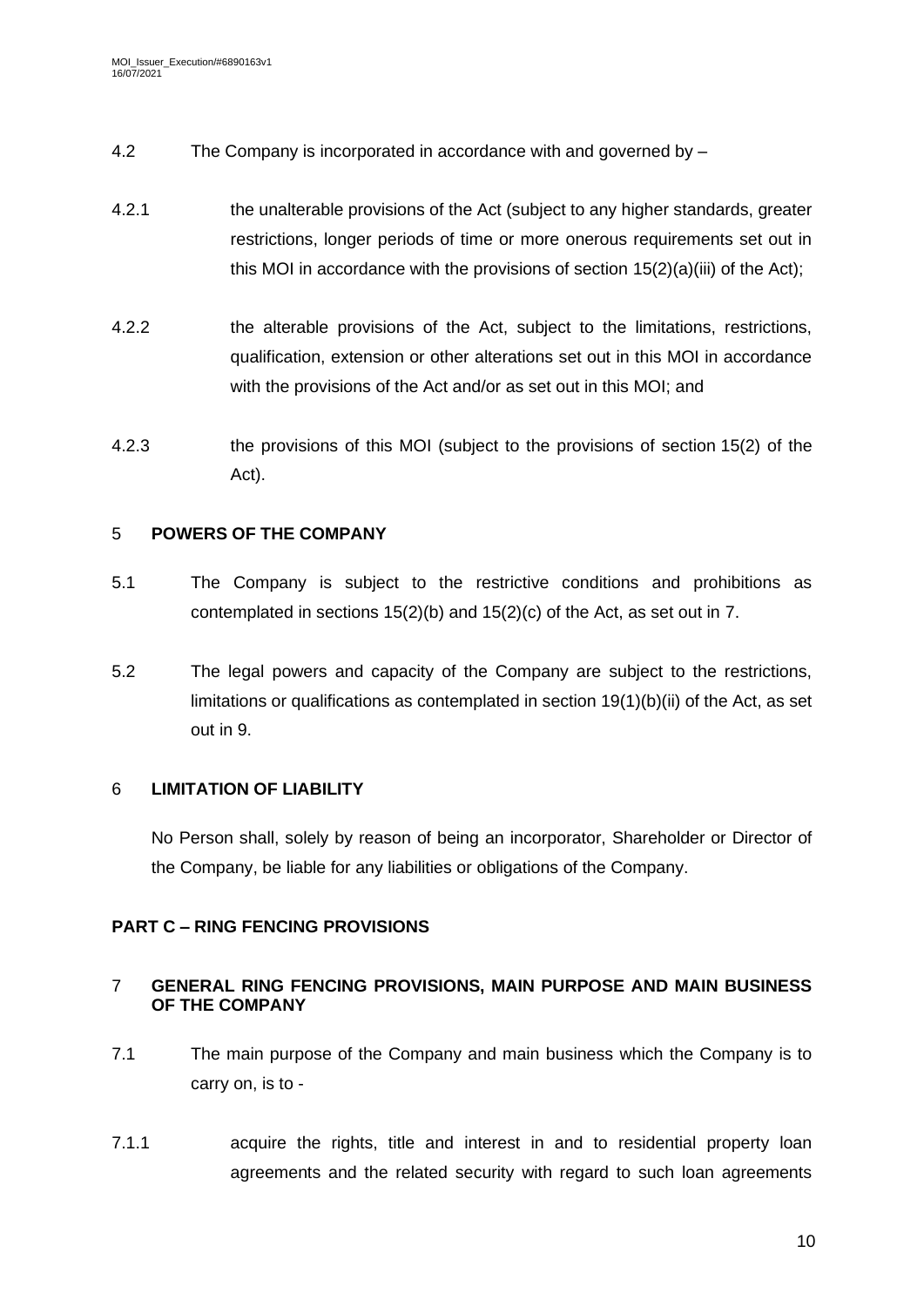(collectively referred to as the "**Participating Assets**") pursuant to a securitisation scheme described in the Programme Memorandum, with funds raised directly or indirectly through the issue of Notes and to manage the Participating Assets so acquired;

- 7.1.2 enter into such agreements, documents, deeds or instruments as may be required to document and conclude any transactions contemplated by [7.1.1,](#page-9-3) together with any agreements, documents, deeds or instruments which may be incidental or related to those transactions; and
- 7.1.3 exercise and, if necessary, enforce the rights of the Company, and perform its obligations under, each Transaction Document and Participating Asset.
- 7.2 The Company shall not, and no Director, other officer, body or organ of the Company shall be authorised on behalf of the Company to, enter into any transaction -
- 7.2.1 that contravenes or conflicts with this MOI;
- 7.2.2 that contravenes or conflicts with the obligations of the Company under any agreement, document, deed or instrument to which it is or may become a party in accordance with this MOI;
- 7.2.3 in respect of which the Company has no capacity or power;
- 7.2.4 to the extent to which the capacity or powers of the Company have been qualified; or
- 7.2.5 unless all applicable restrictive conditions which are imposed under this MOI are complied with in full.
- 7.3 Except as permitted or required or contemplated by the Transaction Documents, the Company shall not, and no Director, other officer, body or organ of the Company shall be authorised on behalf of the Company to -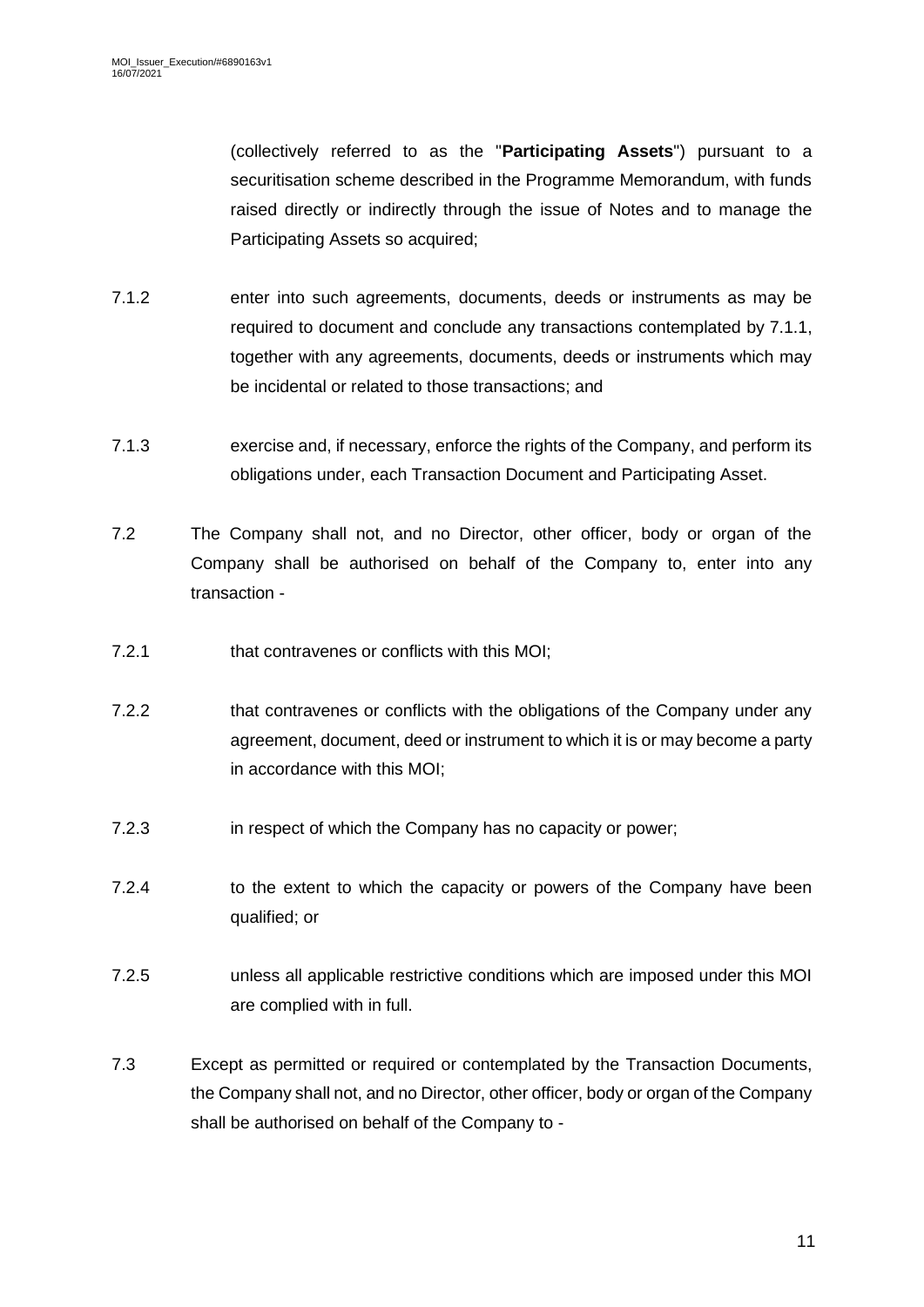- 7.3.1 engage or participate in any activities other than its main business and those activities of the Company (and any activities directly related thereto) which it is required to undertake under, or which are otherwise contemplated by, the Transaction Documents;
- 7.3.2 register any transfer, or issue any Shares, in the capital of the Company;
- 7.3.3 discharge or release any Person from its obligations to the Company if that Person has not performed its obligations in full;
- 7.3.4 enter into any reconstruction, amalgamation, merger or consolidation, or be acquired by another Person;
- 7.3.5 have or acquire any subsidiaries;
- 7.3.6 employ any person as an employee;
- 7.3.7 occupy any premises;
- 7.3.8 raise, incur or permit to be outstanding any indebtedness (other than in terms of the Warehouse Facility Agreement (if applicable), any statutory costs and expenses, auditing fees and directly related costs and expenses) including but not limited to any indebtedness for borrowed money or cede, pledge, mortgage, hypothecate, assign, charge, encumber or provide any other security or priority of interest, whether real or personal, registered or unregistered, of any nature whatsoever or any option, right of refusal or similar interest over any of its assets to any third party whatsoever;
- 7.3.9 grant any guarantee, suretyship, bond, letter of credit, indemnity or similar assurance against financial loss, or incur or assume any obligation, direct or indirect, actual or contingent, to purchase or assume any indebtedness of any Person or to make an investment in or loan to any Person, or to purchase assets of any Person, where, in each case, that obligation is assumed in order to maintain or assist the ability of that Person to meet any of its indebtedness;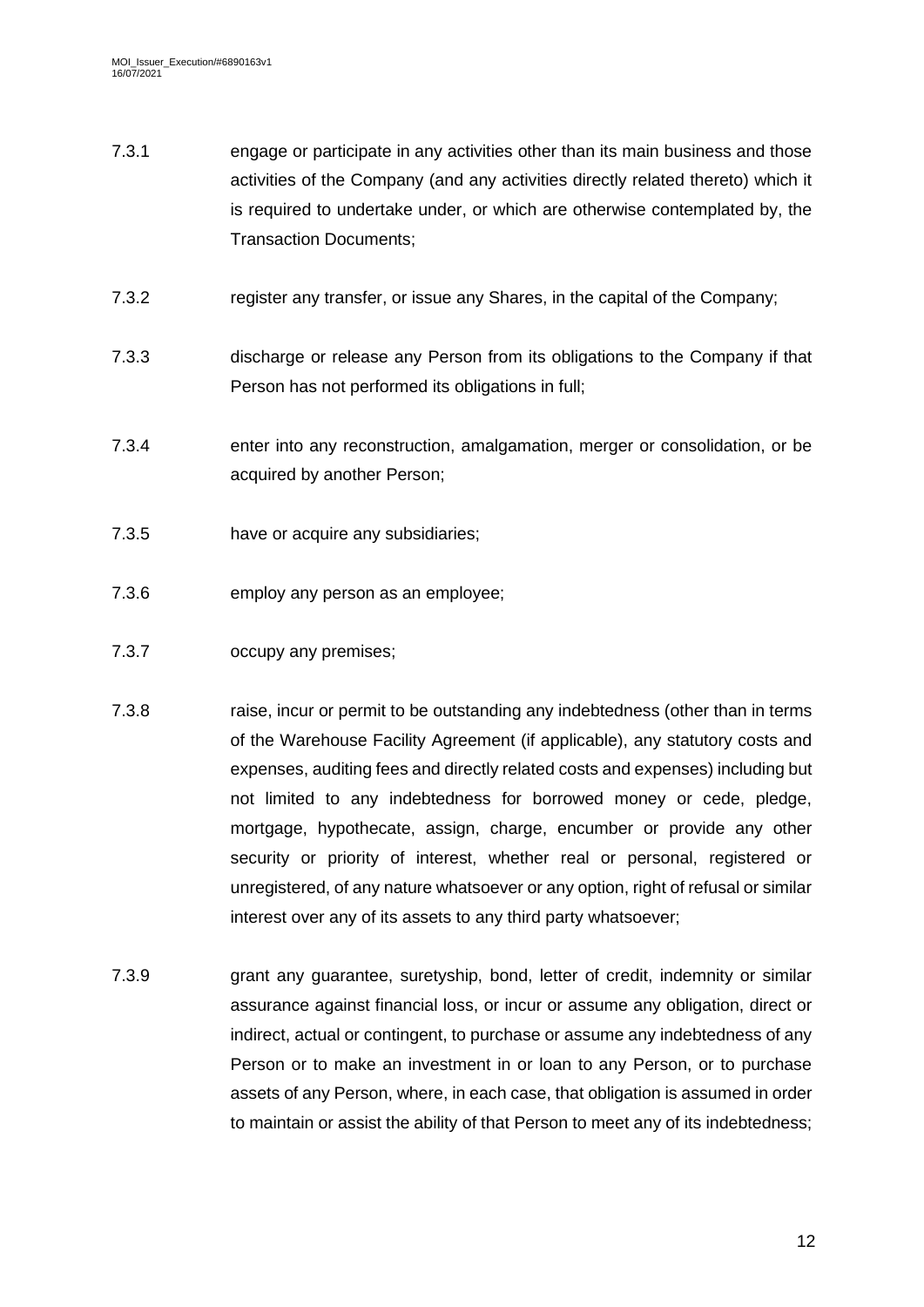- 7.3.10 transfer, sell, lend, part with or otherwise dispose of, or deal with, or grant any option or present or future right to acquire, the whole or any of its assets or undertakings, or any interest, estate, right, title or benefit therein;
- 7.3.11 pay any dividend (whether in cash or in *specie*) or make any other distribution (whether by payment or otherwise, and whether in cash or in *specie*) to its Shareholders or issue any further Shares or repurchase any Shares; or
- 7.3.12 undertake or allow any Person to take any action which is likely to adversely affect the enforceability, validity or effectiveness of any Transaction Document or the effectiveness, ranking or priority of any security interests created thereby; or except in accordance with the express terms of the Transaction Documents, amend, terminate or discharge any Transaction Document (or consent to or exercise any powers of consent or waiver thereunder which may result in such an amendment, termination or discharge), or permit any party to a Transaction Document (or any other Person whose obligations form part of any security interests created thereunder) to be released from its obligations thereunder.
- 7.4 The Company shall -
- 7.4.1 conduct business only in its own name;
- 7.4.2 always hold itself out as an entity which is separate from any other entity or group of entities and shall without delay correct any misunderstanding known to the company regarding its separate identity;
- 7.4.3 maintain books and records separate from those of any other Person, maintain bank accounts separate from those of any other Person and shall not commingle its assets with the assets of any other Person;
- 7.4.4 comply with all applicable laws;
- 7.4.5 not discharge any indebtedness except as expressly permitted under or contemplated by the Transaction Documents to which the Company is a party;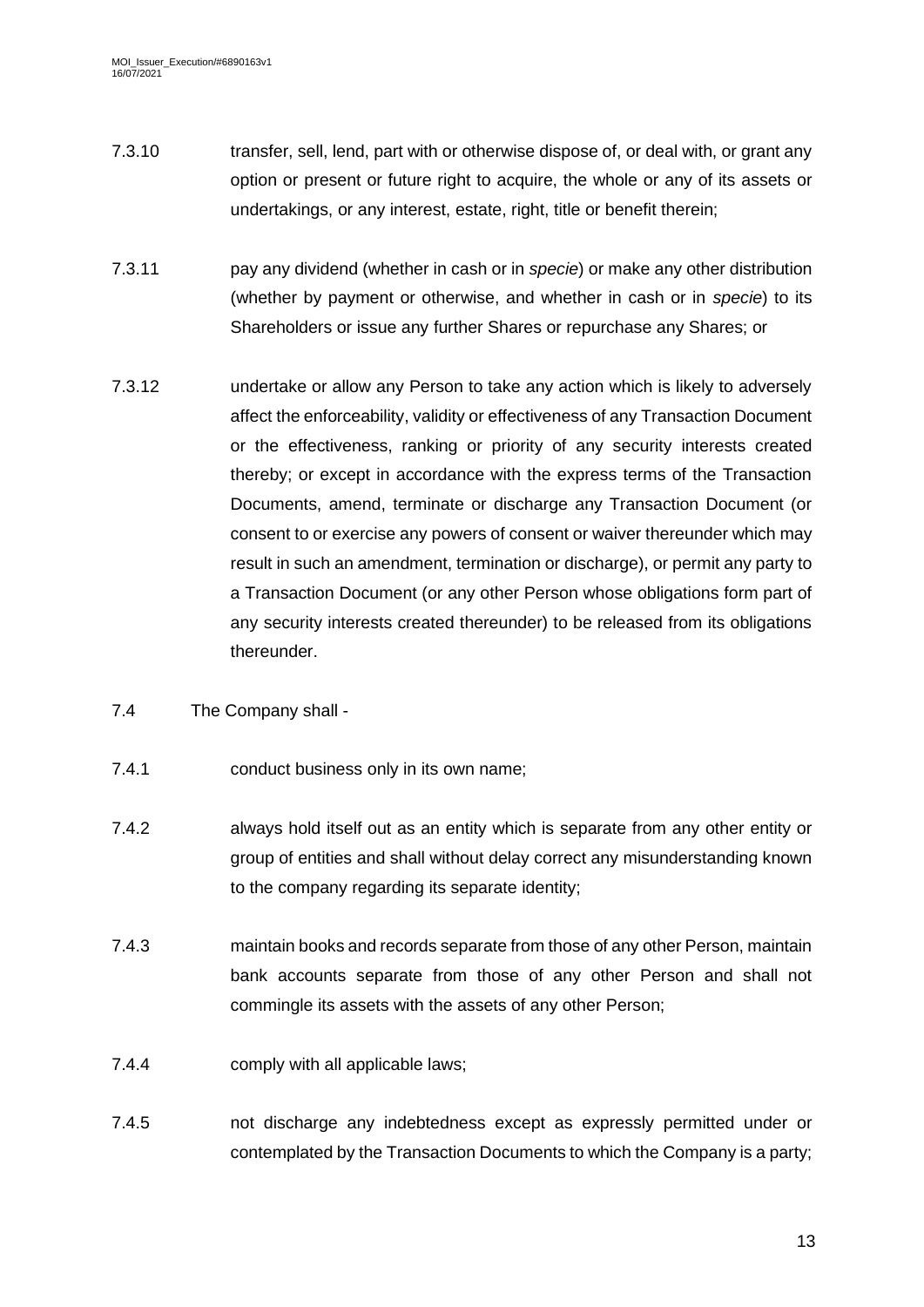- 7.4.6 comply with, perform, observe and discharge in full all of its obligations under the Transaction Documents to which the Company is a party; and
- 7.4.7 not at any time act or omit to act in any manner which results or would be reasonably likely to result in the Company failing to comply timeously and in full with all its obligations under a Transaction Document. For the purposes of the foregoing the term "obligations" shall include, without limitation, undertakings comprising covenants, representations and warranties.
- <span id="page-13-3"></span>7.5 Neither the Directors (in their own capacity or on behalf of the Company) nor any Shareholder shall, at any time before the second anniversary of the Final Discharge Date, vote in favour of or take any other action to institute, or join with any Person in instituting, any proceedings for the winding-up, dissolution or reconstruction of the Company, any compromise, composition or scheme of arrangement between the Company and its Shareholders or any of its creditors, the commencement of business rescue proceedings or the appointment of a business rescue practitioner or any related relief or any similar proceedings under the laws of any applicable jurisdiction, in any court in South Africa or elsewhere, unless -
- 7.5.1 the prior consent of the entity appointed to hold security for the benefit of Noteholders and other Secured Creditors has been obtained; or
- 7.5.2 the Directors or the relevant member, in the opinion of a senior advocate practicing at the Johannesburg bar with no less than 10 (ten) years standing as such, are likely to incur personal liability for any failure to do so.
- 7.6 Save as set out in [8](#page-13-1) below, there are no other restrictive conditions applicable to the Company in terms of section 15(2)(b) or (c) of the Act.

# <span id="page-13-0"></span>**PART D – LIMITING LEGAL CAPACITY AND POWERS**

## <span id="page-13-1"></span>8 **GENERAL RESTRICTIONS, LIMITATIONS AND QUALIFICATIONS**

<span id="page-13-2"></span>8.1 Except as permitted or required or contemplated by the Transaction Documents or as may be necessary or required to achieve the main purpose of the Company and to undertake and carry on its main business, the Company shall not have the power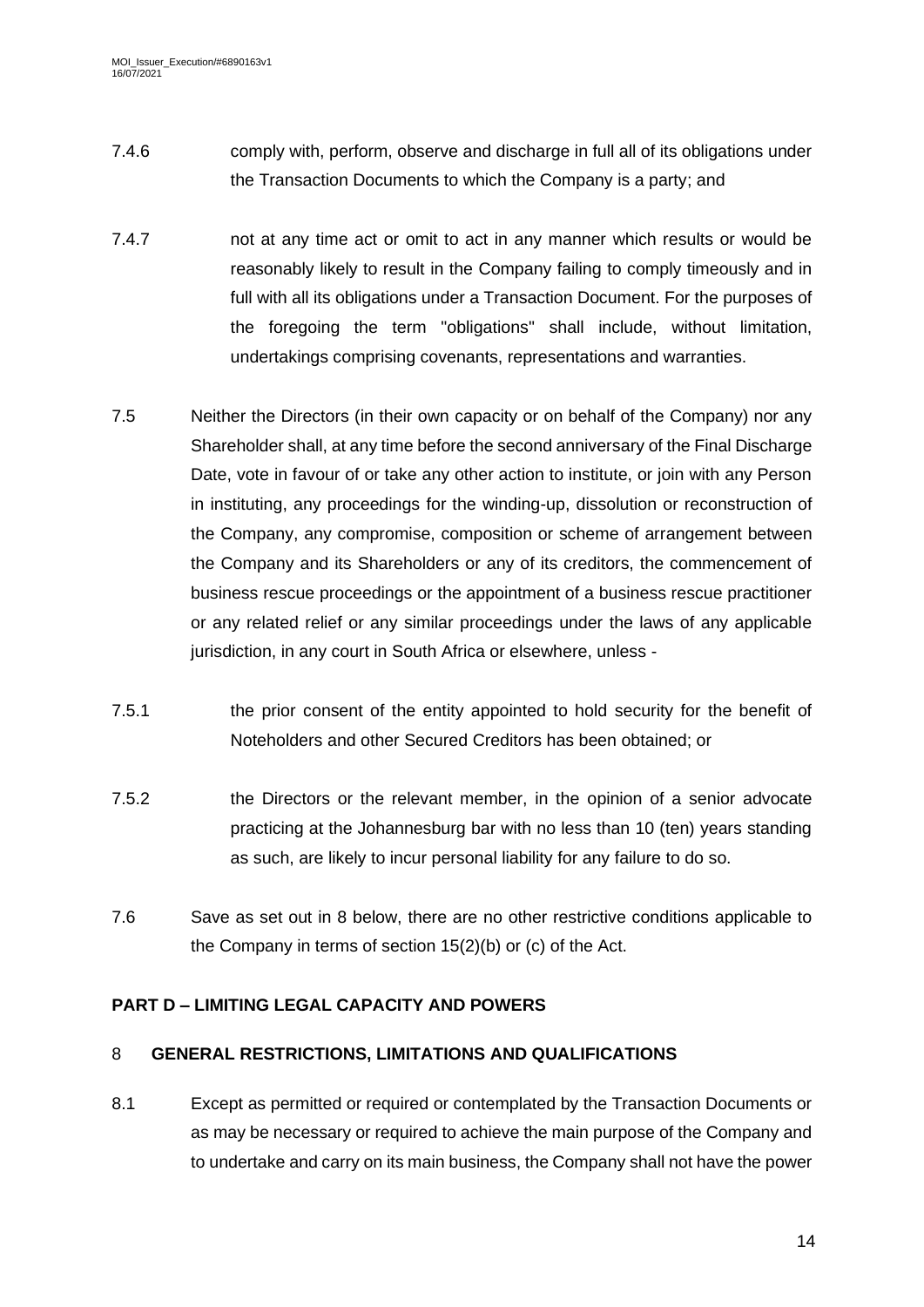or capacity to, and no Director, other officer, body or organ of the Company shall be authorised on behalf of the Company to -

- 8.1.1 purchase or acquire in any way stock-in-trade, plant, machinery, land, buildings, agencies, Shares, debentures and every other kind or description of movable and immovable property;
- 8.1.2 manage, insure, sell, lease, mortgage, dispose of, give in exchange, work, develop, build on, improve, turn to account or in any way otherwise deal with its undertaking or all or any part of its property or assets;
- 8.1.3 apply for, purchase or by any other means acquire, protect, prolong or renew any patents, patent rights, licences, trademarks, concessions or other rights or deal with or alienate them;
- 8.1.4 borrow money;
- 8.1.5 secure the payment of moneys borrowed in any manner including the mortgaging or pledging of property and, without detracting from the generality thereof, in particular by the issue of any kind of debenture or debenture stock, with or without security;
- 8.1.6 lend money to any person or company;
- 8.1.7 invest money in any manner;
- 8.1.8 open and operate banking accounts or overdraw such accounts;
- 8.1.9 make, draw, issue, execute, accept, endorse or discount promissory notes, bills of exchange or any other kind of negotiable or transferable instruments;
- 8.1.10 enter into indemnities, guarantees or suretyships or secure payments thereunder in any way;
- 8.1.11 form or have an interest in any company or companies for the purpose of acquiring the undertaking or all or any of the assets or liabilities of the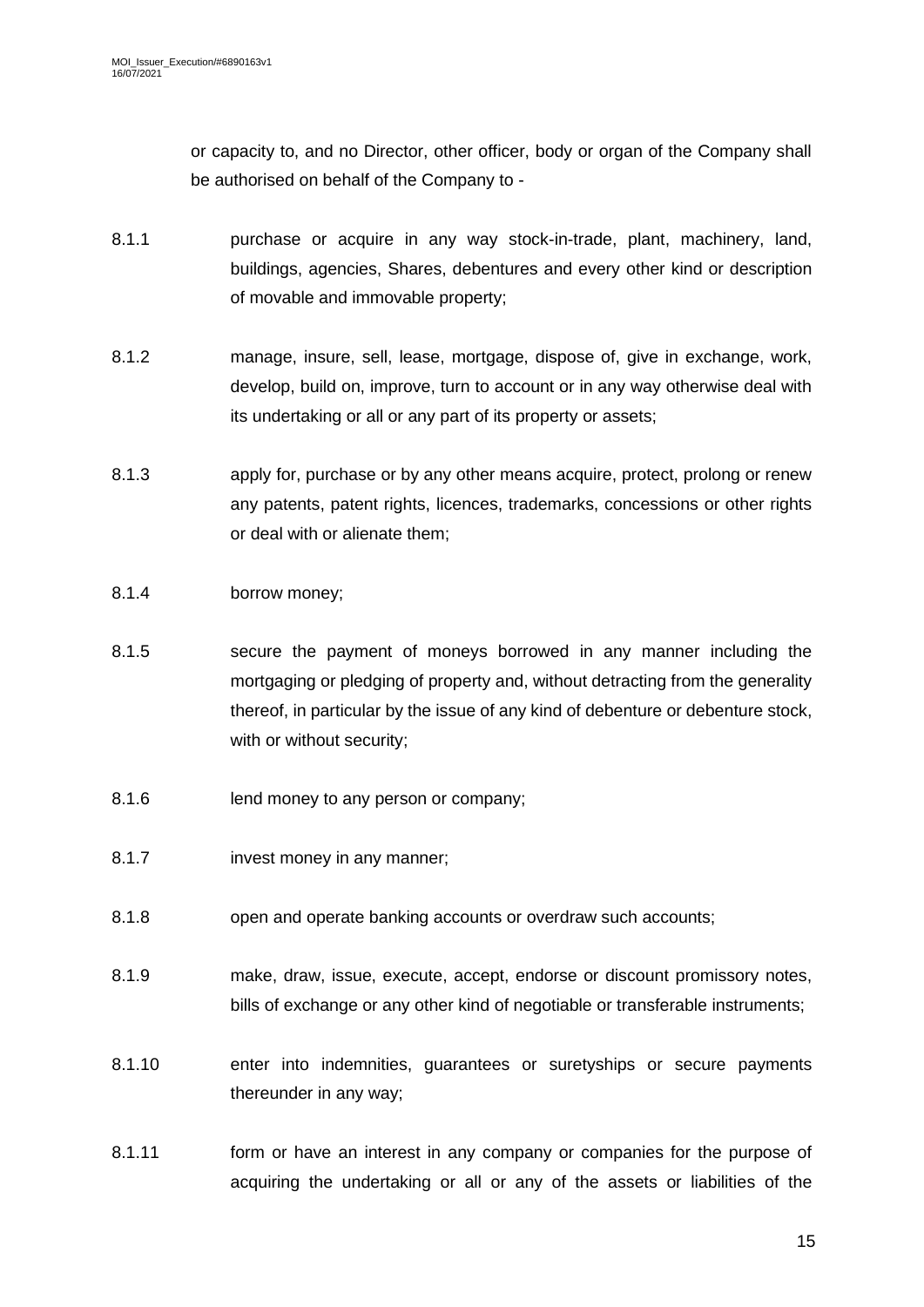company, or for any other purpose which may seem, directly or indirectly, calculated to benefit the company, or transfer to any such company or companies the undertaking or all or any of the assets or liabilities of the Company;

- 8.1.12 amalgamate with other companies;
- 8.1.13 take part in the management, supervision or control of the business or operations of any other company or business, or enter into partnerships;
- 8.1.14 remunerate any person or persons, either in cash or by the allotment of shares (credited as fully paid-up), for services rendered in its formation or in the development of its business;
- 8.1.15 make donations;
- 8.1.16 undertake or execute any trust;
- 8.1.17 act as principals, agents, contractors or trustees;
- 8.1.18 pay gratuities or pensions or establish pension schemes, profit-sharing plans or other incentive schemes in respect of its Directors, officers and employees;
- 8.1.19 distribute *in specie* or in kind any of its assets among its Shareholders;
- 8.1.20 enter into contracts outside the Republic or execute any contracts, deeds or documents in any foreign country; or
- 8.1.21 have a seal or use such seal for any purpose in the Republic or in any foreign country.
- 8.2 Save as set out in [8.1,](#page-13-2) there are no other restrictions, limitations or qualifications applicable to the legal powers and capacity of the Company in terms of section  $19(1)(b)(ii)$  of the Act.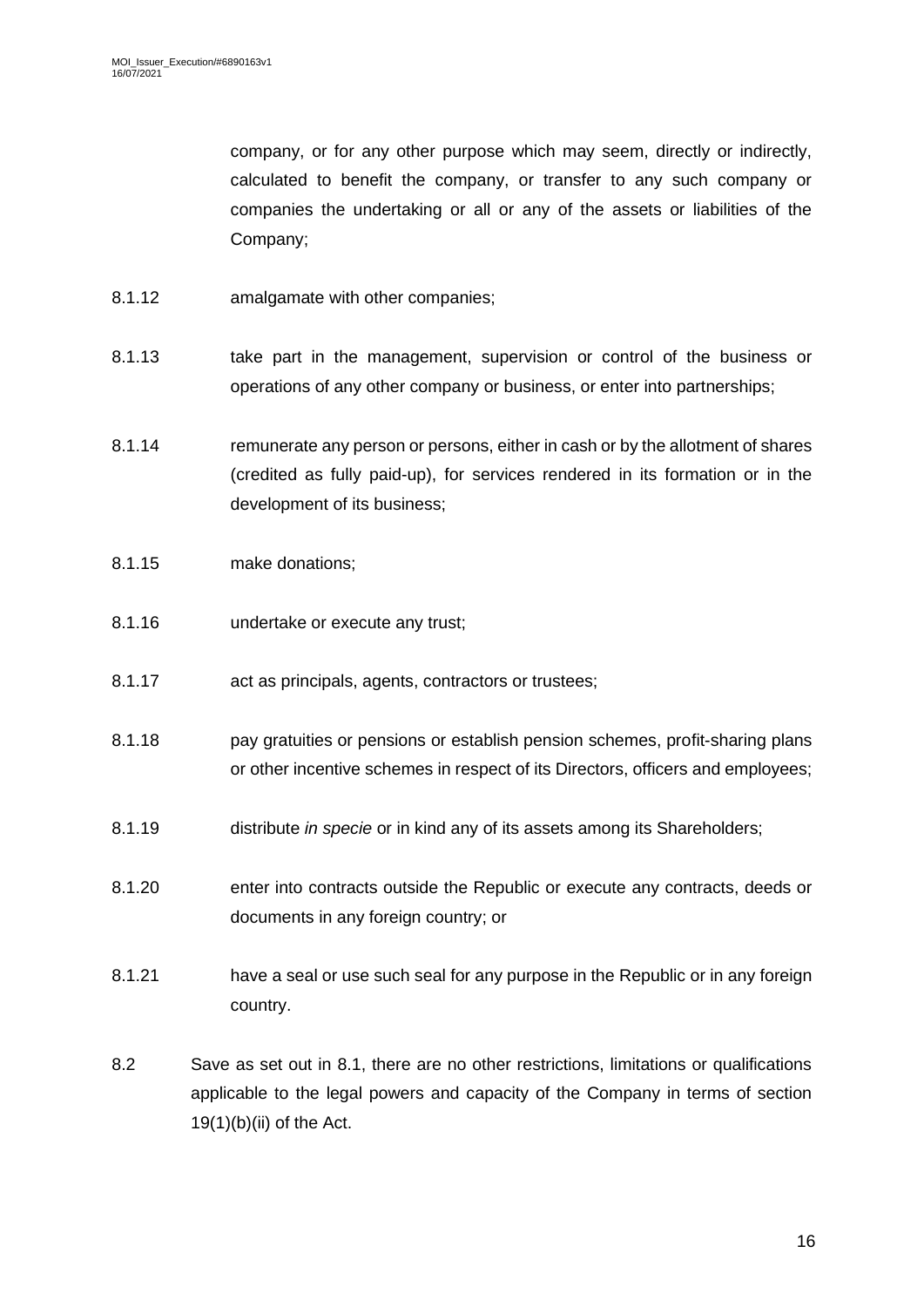## <span id="page-16-0"></span>**PART E – SECURITIES OF THE COMPANY**

### <span id="page-16-1"></span>9 **SHARE CAPITAL**

The numbers and classes of Shares which the Company is authorised to issue are set out in Schedule 1 to this MOI.

## <span id="page-16-2"></span>10 **RIGHTS OF THE ORDINARY SHARES**

Each Ordinary Share in the issued capital of the Company ranks *pari passu* with all other Ordinary Shares in respect of all rights, and entitles its holder to -

- 10.1 the right to be entered into the Securities Register of the Company as the registered holder of an Ordinary Share;
- 10.2 the rights to attend, participate in, speak at and vote on any matter to be considered at, any meeting of Ordinary Shareholders;
- 10.3 the right to receive any distribution by the Company, if and when declared on the Ordinary Shares, to be made in proportion to the number of Ordinary Shares held by each Ordinary Shareholder;
- 10.4 subject to the rights of the Preference Shares, the right to receive the net assets of the Company remaining upon its liquidation; and
- 10.5 any other rights attaching to the Ordinary Shares in terms of the Act or any other law.

### <span id="page-16-3"></span>11 **RIGHTS, PRIVILEGES AND CONDITIONS ATTACHING TO THE CUMULATIVE REDEEMABLE PREFERENCE SHARES**

<span id="page-16-4"></span>11.1 The Preference Shares shall rank *pari passu* with each other and shall confer the right to receive a fixed cumulative preferential dividend (referred to hereafter as the "**Preferential Dividend**") out of the Company's statutory net profits after taxation available for distribution by way of dividends, as determined by the Directors from time to time, in priority to any payments of dividends to the holders of the Ordinary Shares in the capital of the Company, calculated as follows -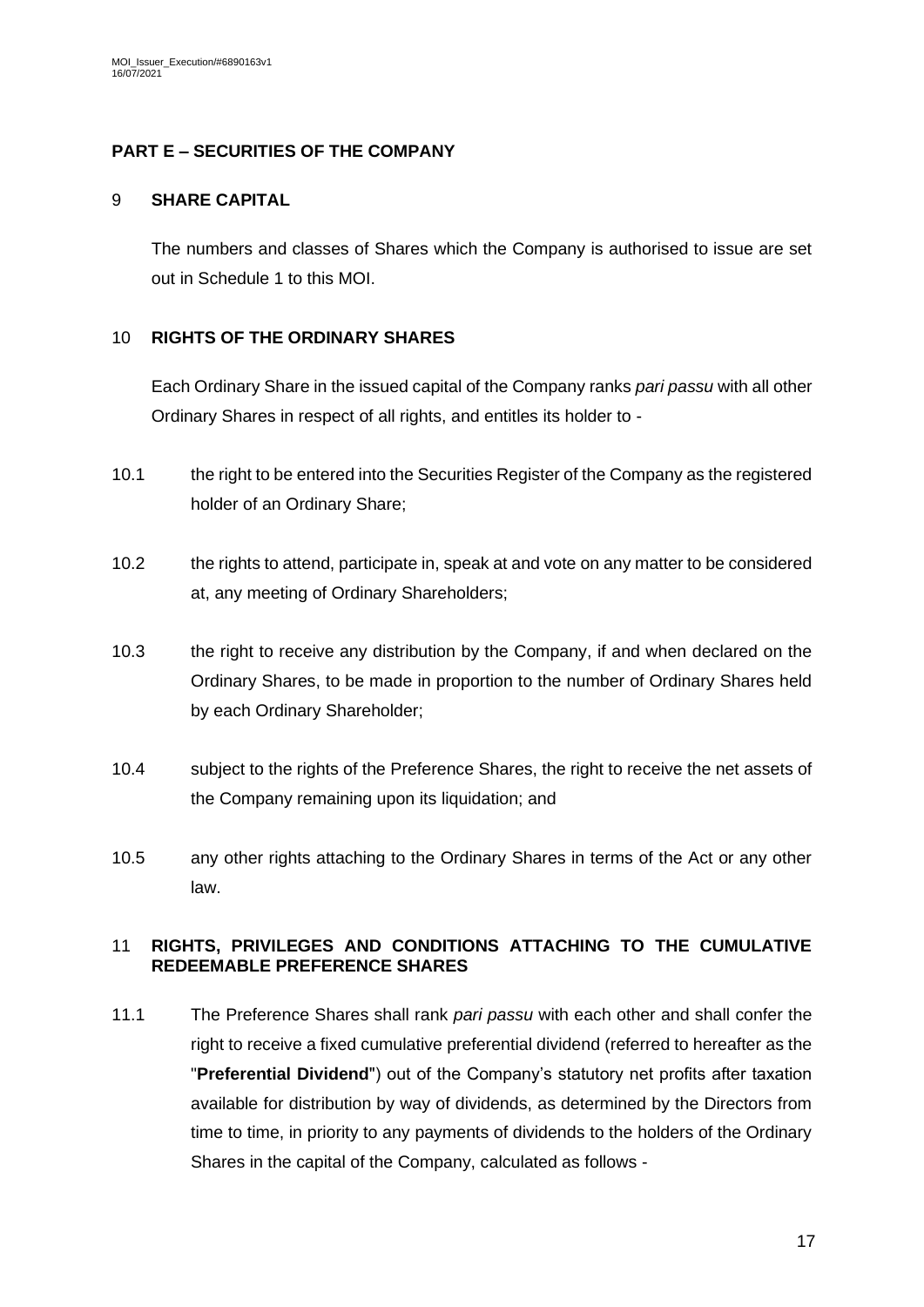- 11.1.1 the Preferential Dividend shall be paid in cash only unless the holders of the Preference Shares unanimously agree otherwise;
- 11.1.2 the Preferential Dividend shall be calculated on the number of Preference Shares in issue at the date of declaration of the Preference Dividend;
- <span id="page-17-0"></span>11.1.3 the Preferential Dividend will be due and, if declared, payable on any Interest Payment Date (as such term is defined in the Transaction Documents), in an amount equal to the cash that is available for this purpose in the applicable Priority of Payments (as such term is defined in the Transaction Documents, as amended from time to time in accordance with their terms) on such day, after the payment of all higher-ranking items in the applicable Priority of Payments.
- <span id="page-17-1"></span>11.2 The Preferential Dividend shall be paid, to the extent permitted by, and in accordance with the applicable Priority of Payments (as such term is defined in the Transaction Documents), subject to the provisions of the Act.
- 11.3 If on a dividend payment date referred to in [11.1.3,](#page-17-0) the Preferential Dividend, or part thereof, is not declared, then no dividend may be declared in respect of the Ordinary Shares in the capital of the Company until such arrear Preferential Dividends have been declared and paid.
- 11.4 The Preference Shares shall confer the right, on a winding-up of the Company, to receive, in priority to any payment in respect of the Ordinary Shares in the capital of the Company then issued -
- 11.4.1 a return of the consideration paid for which the Preference Shares were issued; and
- 11.4.2 any arrear Preferential Dividends (whether declared or not), calculated down to the date of winding-up.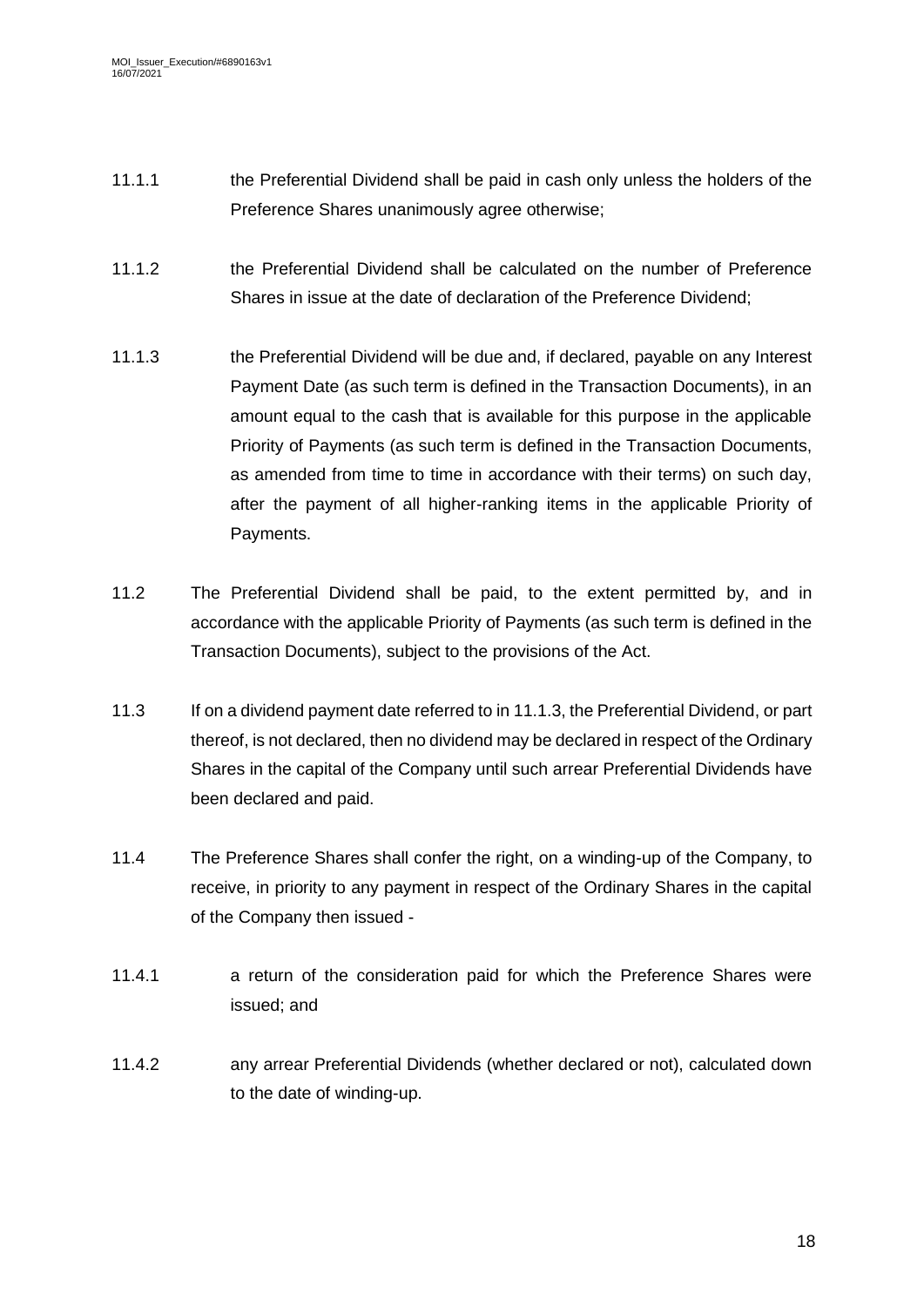- 11.5 Save as set out in [11.1](#page-16-4) and [11.2](#page-17-1) above, the holders of the Preference Shares shall not be entitled to any participation in the profits or assets of the Company or, upon a winding up, in any of the surplus funds of the Company.
- 11.6 Subject to the provisions of the Act, as amended, the Preference Shares shall be liable to be redeemed at the option of the holders of the Preference Shares, at any time after the date on which the Notes are finally redeemed, provided that such date shall not be a date that is prior to 3 (three) years and 1 (one) day after the date of issue of such Preference Shares. The amount payable on such redemption shall be -
- 11.6.1 a return of the consideration paid for which the Preference Shares were issued;
- 11.6.2 any arrear Preferential Dividends (whether declared or not), calculated down to-the date of redemption; and
- 11.6.3 such premium as may be determined by the Directors of the Company.
- 11.7 The Company shall not be liable to a holder of Preference Shares for interest on any unclaimed redemption by such holder.
- 11.8 A holder of Preference Shares shall be entitled to receive notice of, and to attend any general meeting of the Company, but shall not be entitled to vote at such meeting -
- 11.8.1 unless the Preferential Dividend or any part thereof is, at the date of holding of that meeting, 6 (six) months or more in arrears (after it has been declared); or
- 11.8.2 unless any redemption payment on that Preference Share is, at the date of holding-of such meeting, 6 months or more in arrears; or
- 11.8.3 save upon any resolution proposed at any such general meeting for the winding up or reduction of capital of the Company or directly affecting the rights attached to that Preference Share or the interests of the holder thereof.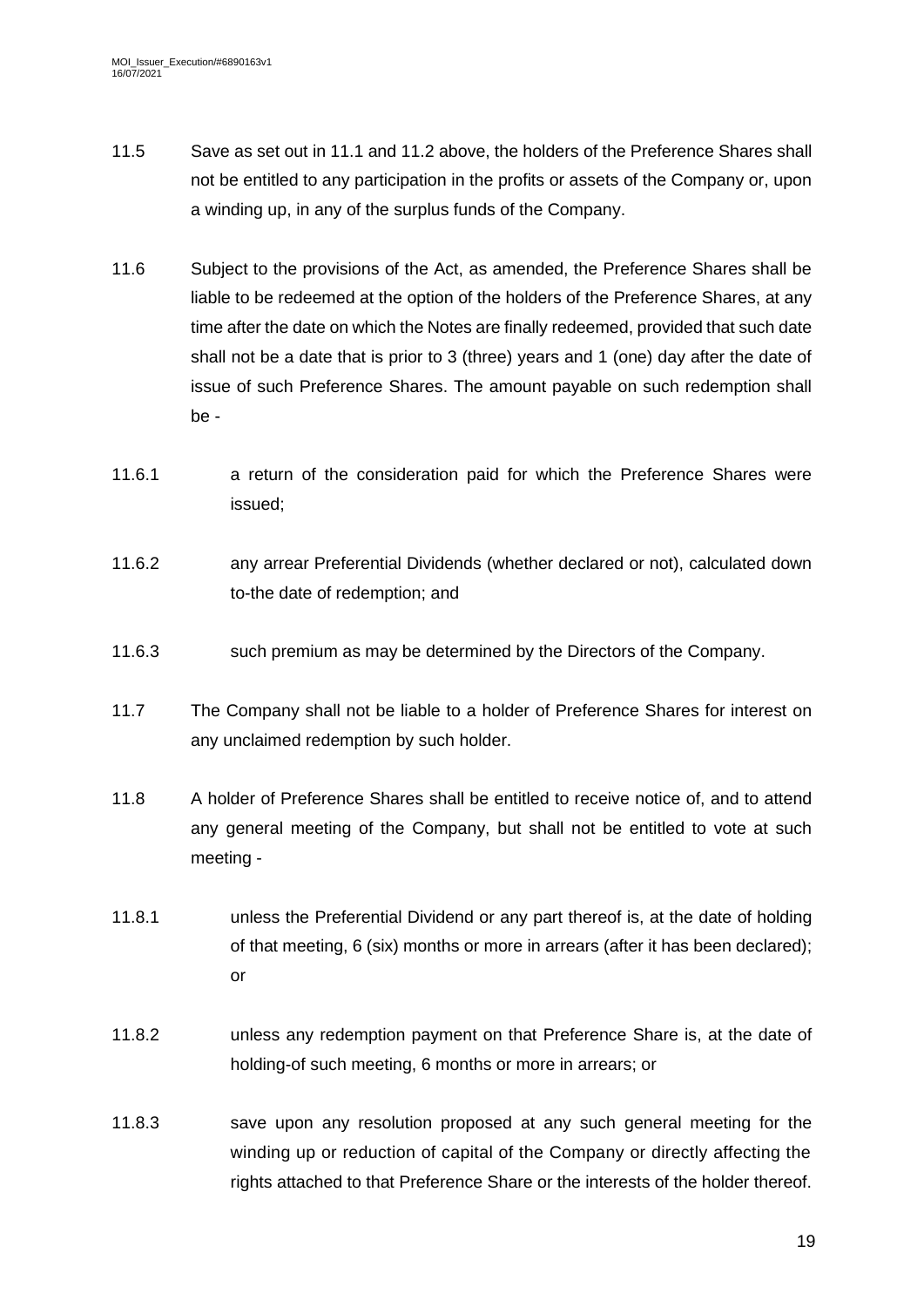- 11.9 The rights attaching to the Preference Shares and the interests of the holders of the Preference Shares shall not be regarded as being directly affected or modified by the creation by the Company of any further shares of any class (including any other class of Preference Shares), unless those new shares rank in some or all respects in priority to or *pari passu* with the Preference Shares.
- 11.10 The provisions of the articles relating to general meetings of Ordinary Shareholders voting thereat, and the appointment of proxies to act thereat, shall apply *mutatis mutandis* to every meeting of the holders of the Preference Shares except that a quorum at any such general meeting shall be such person(s) holding, or representing by proxy, at least one quarter of the Preference Shares then in issue; provided that if at any adjournment of such meeting a quorum is not so present, then the provisions of the clauses relating to adjourned general meetings shall apply *mutatis mutandis*. At every general meeting of the Company at which both the holders of the Ordinary Shares and Preference Shares are present and entitled to vote, upon a poll a holder of a Preference Share shall be entitled to that proportion of the total votes in the Company which the aggregate value of the Preference Shares held by him bears to the aggregate value of all the shares issued by the Company at that time.
- 11.11 The Company shall, upon receipt of written notice of the redemption of the Preference Shares from the registered holders of the Preference Shares, give written notice to such holder of the time and place for the payment of the amount payable on redemption, and an address for the surrender to the Company of the Preference Share certificates which relate thereto, shall be stated in the notice. On such surrender the Company shall pay the redemption proceeds to the registered holders.

# <span id="page-19-0"></span>12 **REGISTER AND CERTIFICATES**

- 12.1 The Securities issued by the Company shall be issued in certificated or uncertificated form.
- 12.2 The Company shall establish or cause to be established, and shall maintain, a Securities Register in accordance with the Act and the Regulations and, to the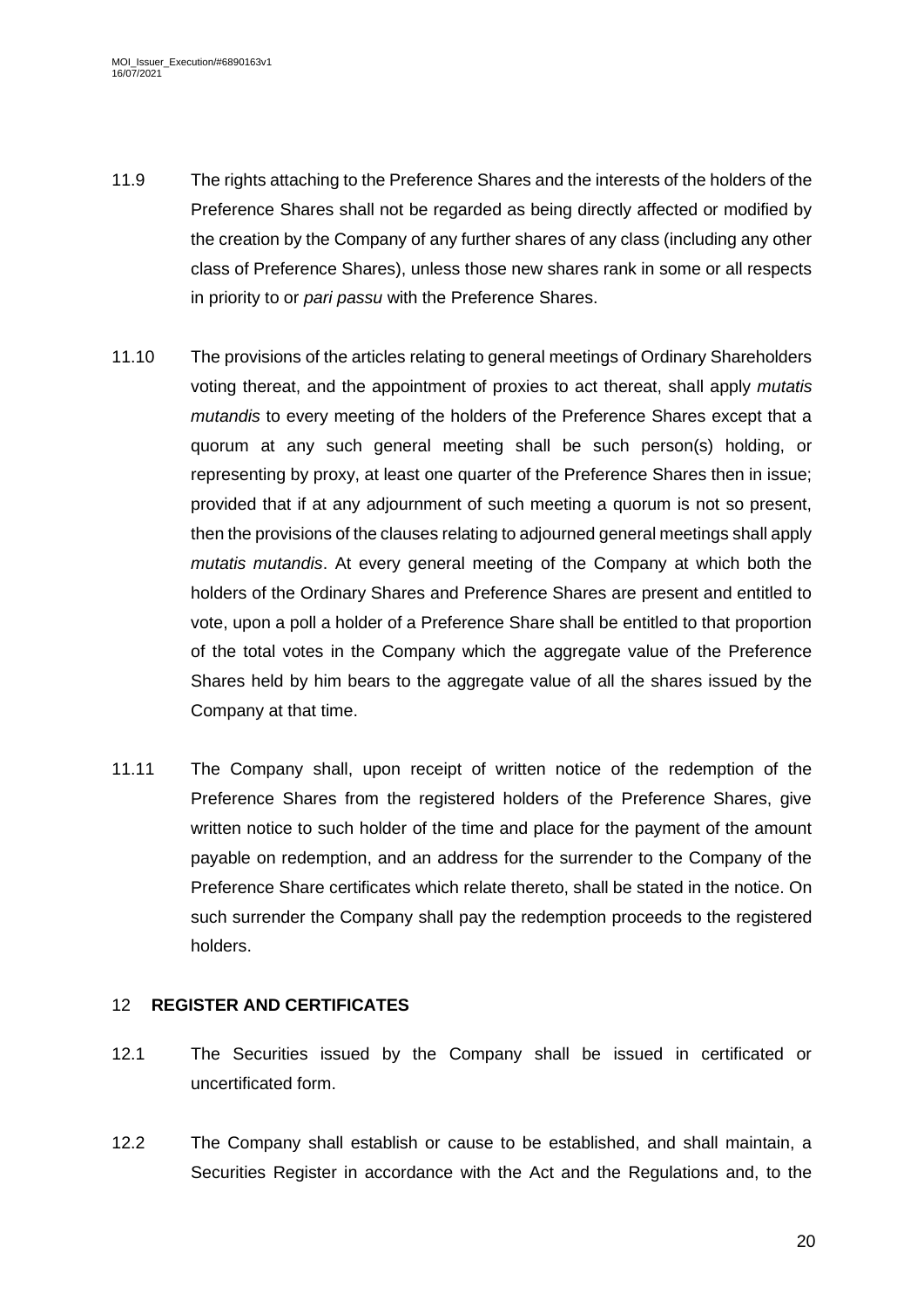extent that the form of and the manner of maintaining the Securities Register is not prescribed, the Board shall determine the form and manner thereof.

- 12.3 The Company shall enter into its Securities Register the transfer of any certificated Securities which is effected in accordance with [13](#page-20-0) and shall include in such entry the information required by section 51(5) of the Act.
- 12.4 The certificates evidencing any certificated Securities of the Company shall comply with the requirements set out in section 51(1) of the Act and shall otherwise be in such form as may be determined by the Board.
- 12.5 Any Person who is entitled to have his name entered into the Securities Register of the Company shall provide to the Company all the information it may require from time to time for purposes of establishing and maintaining the Securities Register, including the name, business address, residential address, postal address and available e-mail address of that Person.
- <span id="page-20-1"></span>12.6 If a certificate is defaced, lost or destroyed, it may be replaced with a duplicate certificate endorsed "**Duplicate Certificate**" on payment of such reasonable fee, if any, and on such terms, if any, as to evidence and indemnity as the Board may think fit.

## <span id="page-20-0"></span>13 **TRANSFER OF SECURITIES**

- 13.1 The Securities of the Company are freely transferable, subject to the provisions contained in this MOI and the Terms and Conditions.
- 13.2 For purposes of section 51(6)(a) of the Act, a "**proper instrument of transfer**" means an instrument in writing, in any form, specifying –
- 13.2.1 the full name of the transferor (being the name of a Person entered in the Securities Register as the registered holder of the Securities being transferred);
- 13.2.2 the full name of the transferee; and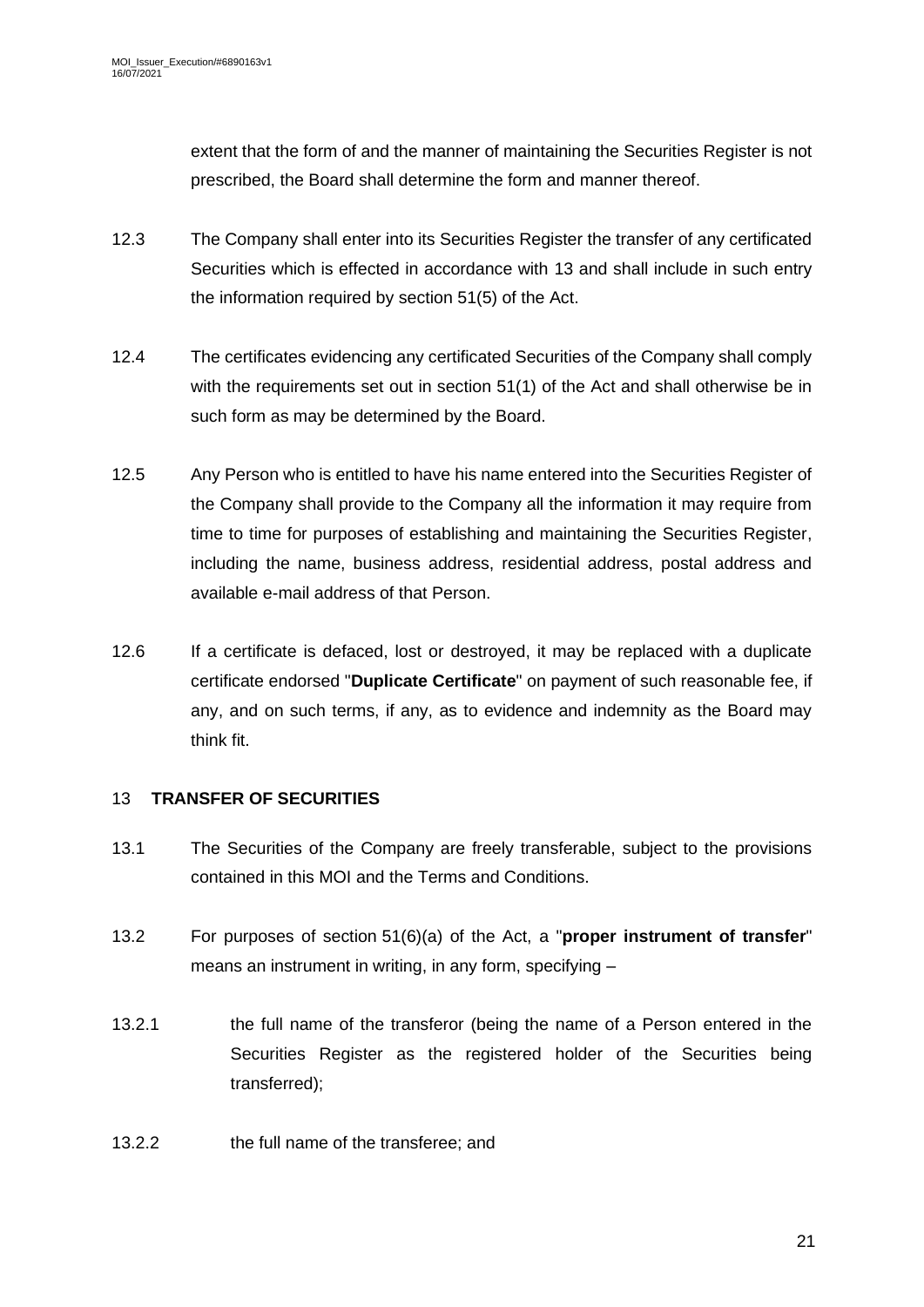13.2.3 the number of the class of Shares being transferred,

which has been signed by or on behalf of the registered securities holder as transferor and signed by or on behalf of the transferee.

- 13.3 Subject to [7](#page-9-2) and [8,](#page-13-1) the Board may not decline to register the transfer of any Shares in terms of a proper instrument of transfer unless (and for so long as) the transfer in question is not in accordance with the requirements for such transfer, if any, set out in this [13.](#page-20-0) The transferor shall be deemed to remain the holder of and shall remain the registered Shareholder in respect of such Shares until the name of the transferee is entered in the Securities Register in respect thereof.
- 13.4 Any Person wishing the Company to register the transfer of any Shares shall deliver to the Company –
- 13.4.1 a copy of a proper instrument of transfer, certified as a true copy of the original; and
- 13.4.2 the original certificate (or a Duplicate Certificate issued pursuant to [12.6\)](#page-20-1) of the Shares being transferred or, in the absence of such original or Duplicate Certificate, such other evidence as the Company may require to prove the title of the transferor or his rights to transfer the Shares.
- 13.5 The copy of the instrument of transfer, original or duplicate Share certificate, other documentary evidence and a copy of any authority to transfer the Shares shall remain in the custody of the Company at its registered office.

## <span id="page-21-0"></span>14 **DEBT INSTRUMENTS**

The Board may authorise the Company to issue secured or unsecured debt instruments, as set out in section 43(2) of the Act, provided that any borrowing, guarantee, security or similar restrictions in [7](#page-9-2) and [8](#page-13-1) are complied with.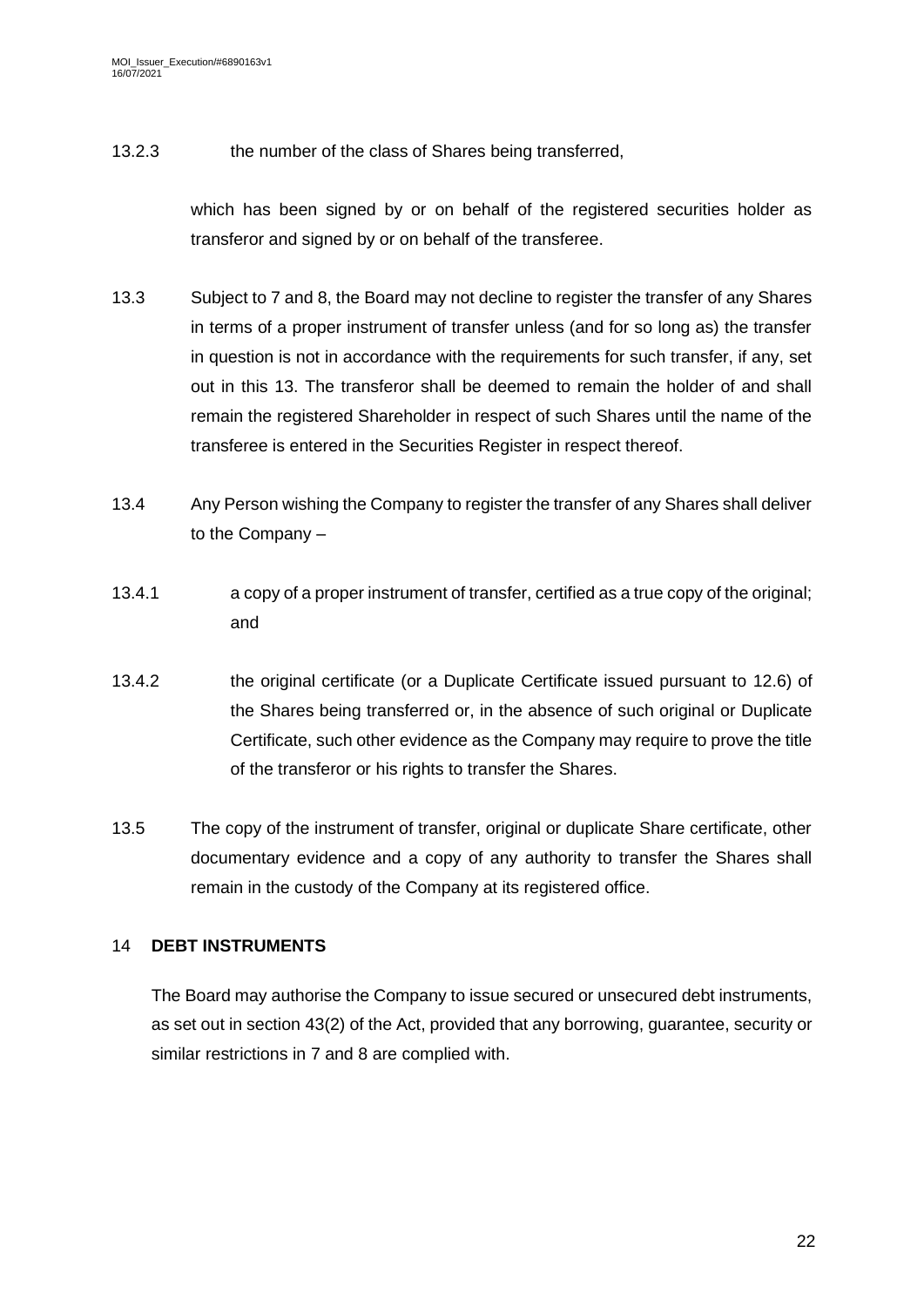### <span id="page-22-0"></span>15 **BENEFICIAL INTERESTS**

Securities issued by the Company may be held by a nominee on behalf of a beneficial security holder undisclosed to the Company.

### <span id="page-22-1"></span>16 **JOINT HOLDERS OF SECURITIES**

- <span id="page-22-3"></span>16.1 In the case of any Security registered in the names of two or more Persons as joint holders, the Person first-named in the Securities Register shall, save as is provided in this MOI, be the only Person recognised by the Company as having any title to such Security and to the related certificate of title.
- <span id="page-22-4"></span>16.2 Upon the death, insolvency or placing under curatorship by reason of insanity or prodigality of any joint holder of any Security, the sole remaining holder or the firstnamed of two or more remaining joint holders, as the case may be, shall be the only Person recognised by the Company as having any title to such Security.
- 16.3 A certificate registered in the names of two or more Persons shall be delivered to the Person first-named in the Securities Register as a holder thereof, and delivery of a certificate to that Person shall be a sufficient delivery to all joint holders of that Security.

## <span id="page-22-2"></span>17 **LEGAL REPRESENTATIVES AND TRANSMISSION OF SECURITIES**

17.1 Subject to section 51(6)(b) of the Act and any laws for the time being in force relating to taxation or duty upon the estates of deceased persons, any person recognised by the Company in terms of [16.1](#page-22-3) and [16.2](#page-22-4) as having any title to any Shares (and also the legal guardian of any minor Shareholder and any person who obtains title to any Shares by operation of law in any other manner) may, upon producing such evidence as the Board deems sufficient as to the capacity in which he or she claims to act under this article or as to his or her title to any Shares, and subject to the transfer provisions in this MOI, transfer such Shares to himself or to any other person.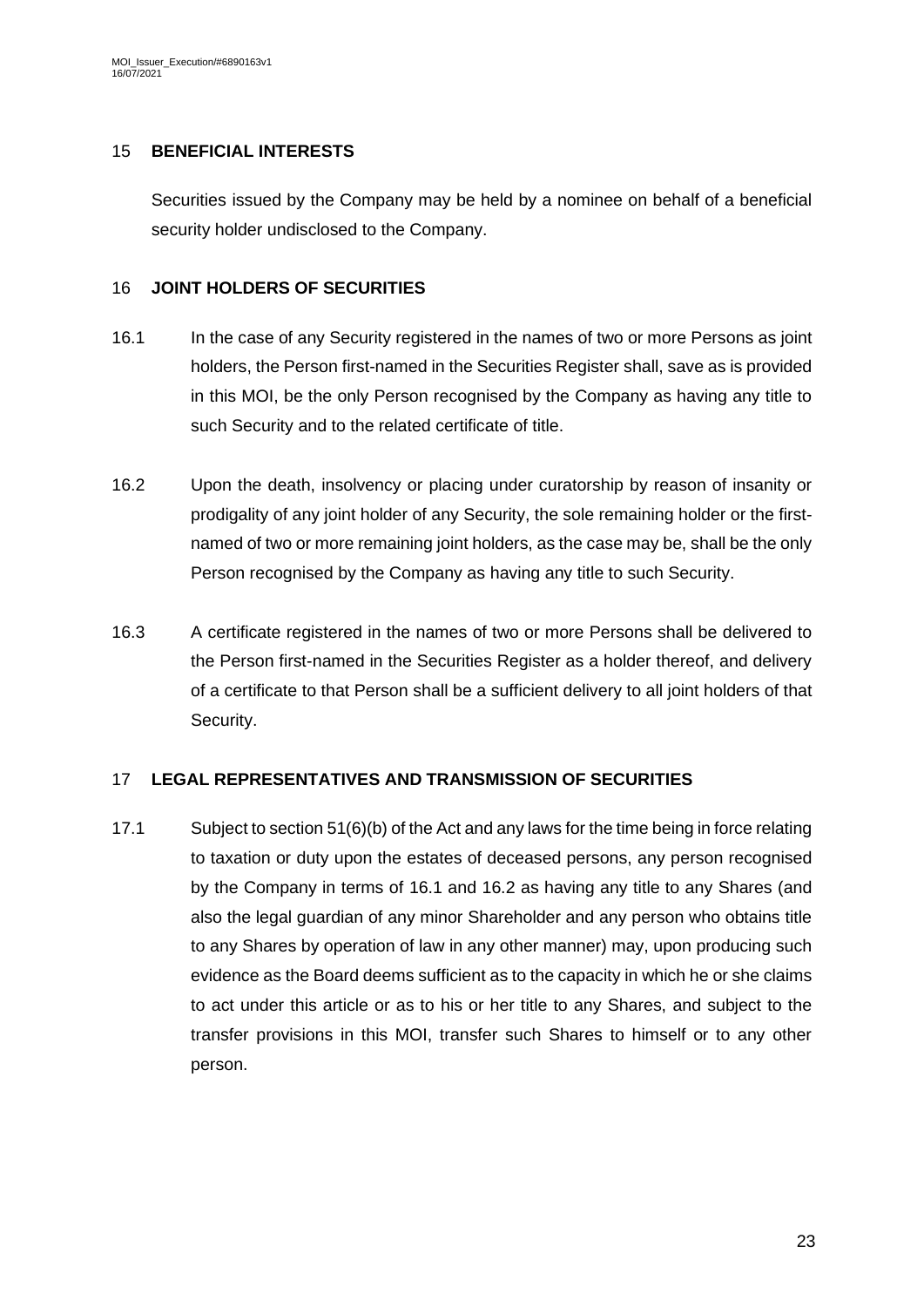- 17.2 A Legal Representative of the holder of any Security issued by the Company ("**Security Holder**") shall –
- 17.2.1 be the only person recognised by the Company as having any rights in respect of or title to a Security registered in the name of the Security Holder whom he represents; and
- 17.2.2 if so required by that Legal Representative or by the Board, be entered into the Securities Register of the Company *nomine officio* in the place and on behalf of that Security Holder,

provided that if the Legal Representative so entered into the Securities Register ceases to be the Legal Representative of that Security Holder, the Board shall, pending transfer of that Security Holder or another Legal Representative of that Security Holder or any other Person who is entitled to become the holder of that Security, be entitled to suspend the rights of the holder of that Security to vote and shall be entitled to withhold (and retain until such transfer has occurred) all Distributions payable to the holder of that Security.

## <span id="page-23-0"></span>**PART F – SECURITIESHOLDERS RIGHTS AND PROCEEDINGS**

## <span id="page-23-1"></span>18 **SECURITIESHOLDERS RIGHT TO INFORMATION**

Each Shareholder and each Person who is the registered holder of, or holds a beneficial interest in, any Securities issued by the Company shall have the information rights set out in section 26(1) of the Act.

## <span id="page-23-2"></span>19 **SOLE SHAREHOLDER'S AUTHORITY TO ACT**

Notwithstanding anything to the contrary contained in this MOI, if, at any time, as contemplated in section 57(2) of the Act, the Company has only 1 Shareholder –

19.1 that Shareholder may exercise any and all of the voting rights pertaining to the Company, at any time, without notice or compliance with any other internal formalities as set out in that section, and such power is not limited or restricted by this MOI; and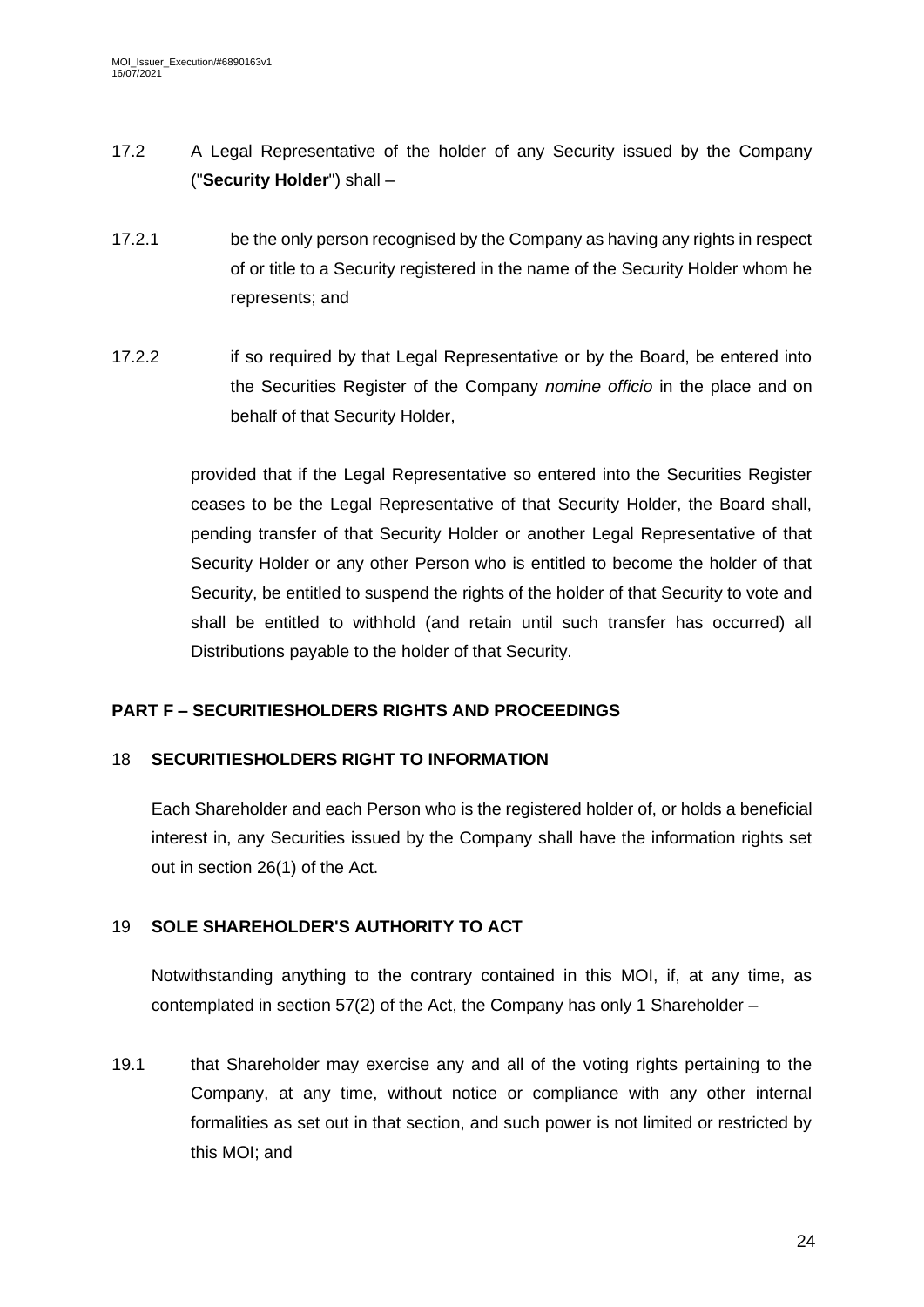19.2 the provisions of [21](#page-25-0) (*Record Dates*), [23](#page-26-0) (*Notice of Shareholders Meetings*), [24](#page-26-1) (*Conduct of Meetings*), [25](#page-27-0) (*Shareholders Meeting Quorum and Adjournment*), [27](#page-30-0) (*Shareholders Resolutions*) and [28](#page-30-1) (*Written Resolution by Shareholders*) shall not apply to the Company.

# <span id="page-24-0"></span>20 **PROXY REPRESENTATION**

- 20.1 A Shareholder may, at any time by written proxy appointment, appoint any individual including an individual who is not a Shareholder of the Company, as a proxy to -
- 20.1.1 participate in, and speak and vote at, a Shareholders meeting on behalf of the Shareholder; or
- 20.1.2 give or withhold written consent on behalf of the Shareholder to a decision contemplated in [28,](#page-30-1)

and any such proxy appointment (and any invitation by the Company to appoint a proxy and any form supplied by the Company for the appointment of a proxy) shall be governed by section 58 of the Act and this [20.](#page-24-0)

- 20.2 The Board may determine a standard form of proxy appointment and make it available to Shareholders on request.
- 20.3 A proxy shall only be duly appointed if appointed as such by a written instrument, whether in the form of a proxy form, power of attorney or other document ("**Proxy Instrument**") and such appointment complies with section 58(2) of the Act.
- 20.4 A Shareholder may not appoint more than one person concurrently as proxies, and may not appoint more than one proxy in respect of such Shareholder's Securities to exercise Voting Rights attached to all Securities held by the Shareholder.
- 20.5 A proxy may not delegate the proxy's authority to act on behalf of the Shareholder to another person.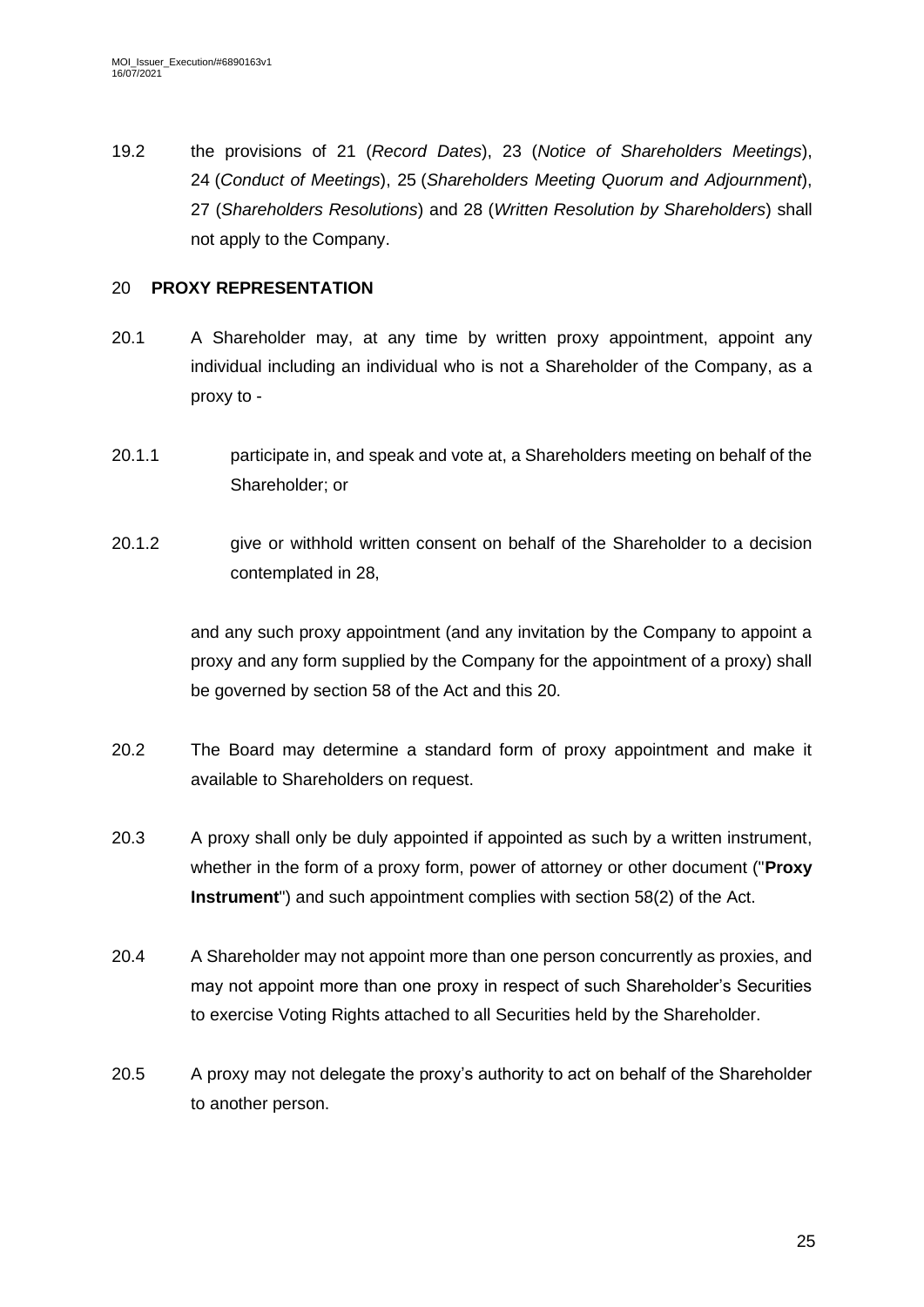- <span id="page-25-2"></span>20.6 A proxy shall not be entitled to exercise any rights of the Shareholder who appointed that proxy unless the Proxy Instrument was delivered to the Registered Office of the Company (marked urgent and for the attention of the company secretary, chairperson or any Director of the Company and accompanied by such proof of the identity and authority of the signatory as may reasonably be required by the Board or the chairperson of any meeting referred to in the proviso to this [20.6\)](#page-25-2) or to any other person entitled to accept the proxy appointment or revocation on behalf of the Company.
- 20.7 A proxy shall, as contemplated in section 58(7) of the Act, be entitled, in the Proxy's own discretion, to exercise, or abstain from exercising, any voting right of the Shareholder; provided that if the Proxy Instrument specifically provides otherwise then the specific provisions of the proxy appointment shall prevail.

## <span id="page-25-0"></span>21 **RECORD DATES**

The Board may, in accordance with section 59 of the Act and the Regulations, determine and publish a Record Date for any action or event, provided that if the Board does not determine a Record Date for any action or event, the Record Date shall be as determined in accordance with section 59(3) of the Act.

## <span id="page-25-1"></span>22 **SHAREHOLDERS MEETINGS**

- 22.1 The Company shall not be required to hold any meetings of Shareholders other than those required by the Act.
- 22.2 The Company shall hold a Shareholders meeting in the circumstances contemplated in section 61(2) of the Act.
- 22.3 The Board or the company secretary of the Company or any Person referred to in the Terms and Conditions of any Notes issued by the Company shall be entitled to call a Shareholders meeting at any time.
- 22.4 The Company authorises any Shareholder to call a Shareholders meeting for the purposes of section 61(11) of the Act.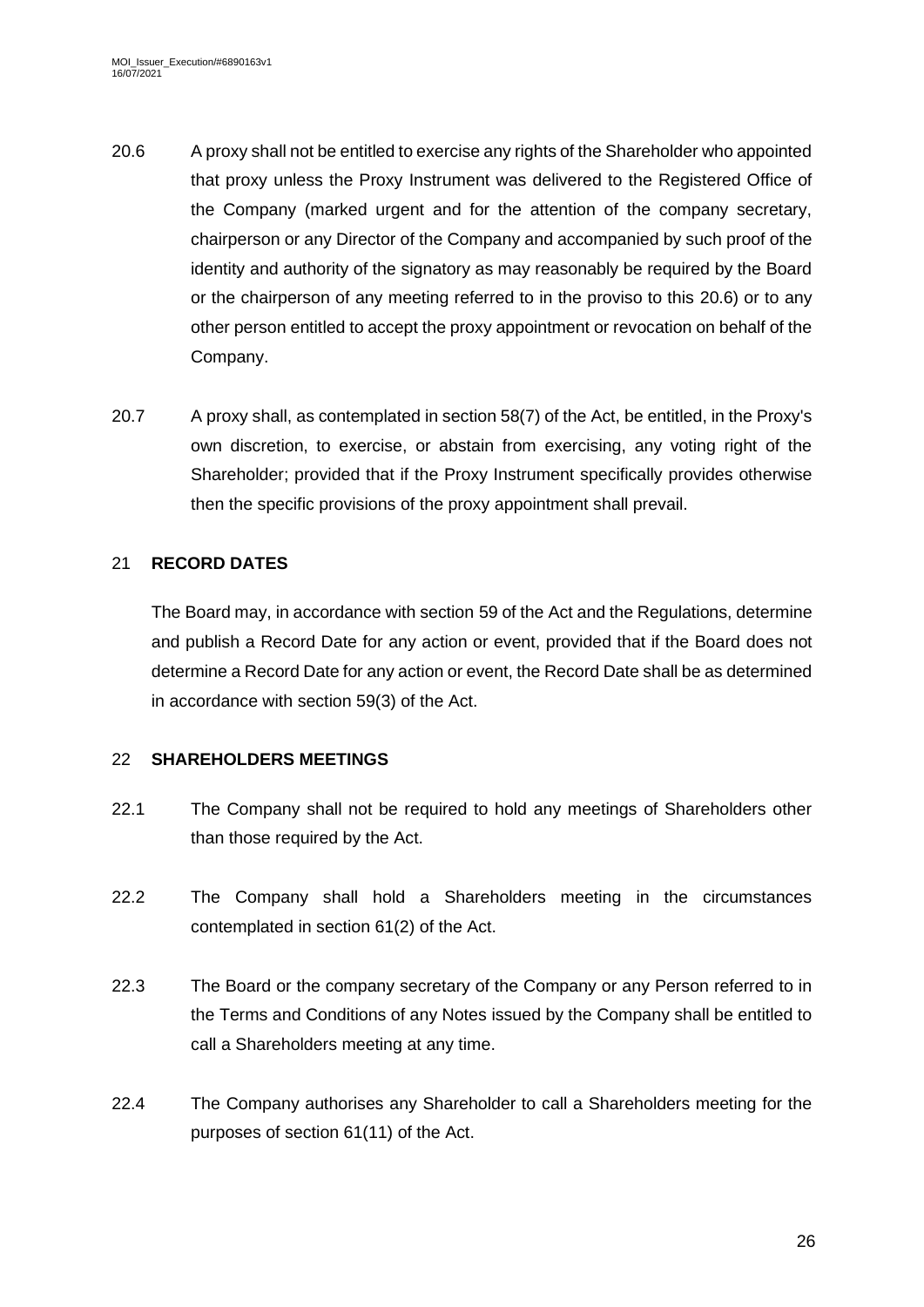- 22.5 The Shareholders may requisition a Shareholders meeting, as set out in section 61(3) of the Act if holders of at least 10% of the voting rights entitled to be exercised in relation to the matter to be considered at the meeting requisition the meeting.
- 22.6 The Board may determine the location for any Shareholders meeting of the Company (including the location of any meeting which has been adjourned), provided that the Terms and Conditions of any Notes issued by the Company may set requirements for the location of a Noteholder's meeting.

### <span id="page-26-0"></span>23 **NOTICE OF SHAREHOLDERS MEETINGS**

- 23.1 The minimum number of days for the Company to deliver a notice of a Shareholders' meeting to the Shareholders, is as provided for in section 62(1)(b) of the Act, provided that the Terms and Conditions of any Notes issued by the Company may provide for longer or shorter minimum notice periods for a Noteholders' meeting.
- 23.2 The notice of a Shareholders meeting shall be in writing and shall include the items set out in section 62(3) of the Act.
- 23.3 The notice of a Shareholders meeting must be delivered in accordance with the provisions of [41.](#page-37-2)

## <span id="page-26-1"></span>24 **CONDUCT OF MEETINGS**

- 24.1 The Company -
- 24.1.1 may, as contemplated in section 63 of the Act, provide for a Shareholders meeting to be conducted in whole or in part by Electronic Communication; and
- 24.1.2 must always make provision for any Shareholder, or proxy for a Shareholder, to participate by Electronic Communication in every Shareholders meeting that is being held in person at any place other than the Registered Office of the Company.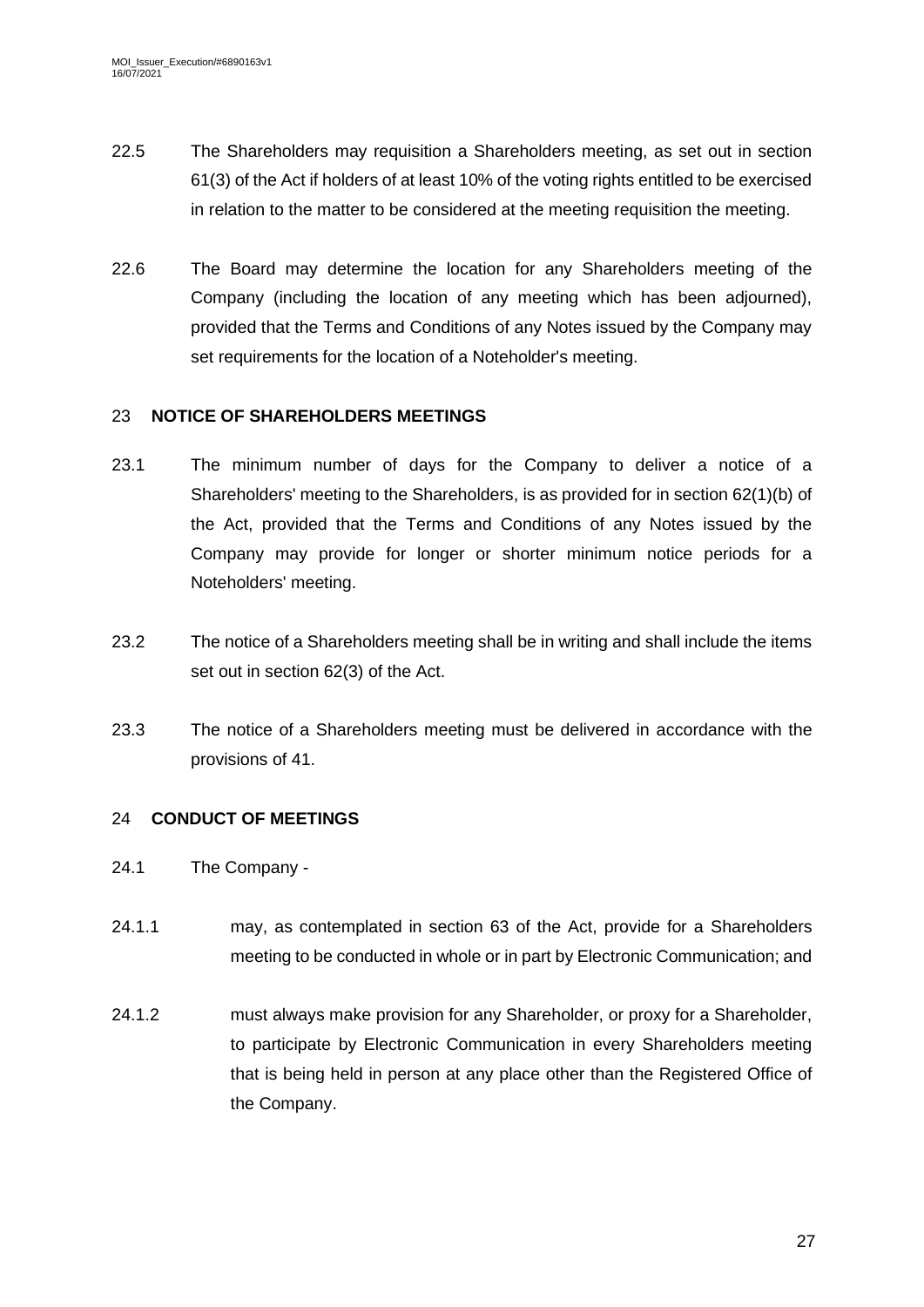- 24.2 The Company shall ensure that any notice of any meeting of Shareholders, at which it will be possible for Shareholders to participate by way of Electronic Communication, shall inform Shareholders of that form of participation and shall provide any necessary information to enable Shareholders or their proxies to access the available medium or means of Electronic Communication.
- 24.3 A resolution passed at any meeting that employs Electronic Communication shall, notwithstanding that the Shareholders are not present together in one place at the time of the meeting, be deemed to have been passed at a meeting duly called and constituted on the day on which, and at the time at which, the meeting was so held. For the avoidance of doubt, it is recorded that all of the provisions of [24](#page-26-1) to [28](#page-30-1) shall apply to these meetings.
- 24.4 At a meeting of Shareholders, voting shall be conducted by way of a poll. The poll shall be conducted in such manner as the chairperson of the meeting directs.

## <span id="page-27-0"></span>25 **SHAREHOLDER MEETING QUORUM AND ADJOURNMENT**

- <span id="page-27-1"></span>25.1 The quorum requirements for meetings of Shareholders shall, subject to [25.6,](#page-29-1) be that $-$
- 25.1.1 such a meeting shall not begin until sufficient persons are Present at such Meeting to exercise, in aggregate, at least 25% of all Voting Rights that are entitled to be exercised in respect of at least one matter to be decided at the meeting;
- 25.1.2 the consideration of a matter to be decided at the meeting shall not begin unless sufficient persons are Present at such Meeting at the time when that matter is called for consideration to exercise, in aggregate, at least 25% of all Voting Rights that are entitled to be exercised on that matter; and
- 25.1.3 in terms of section 64(2) of the Act, in the case of Noteholder meetings, to such higher or lower percentage in substitution for the 25% required by section 64(1) of the Act as may be specified in the Terms and Conditions of the Notes.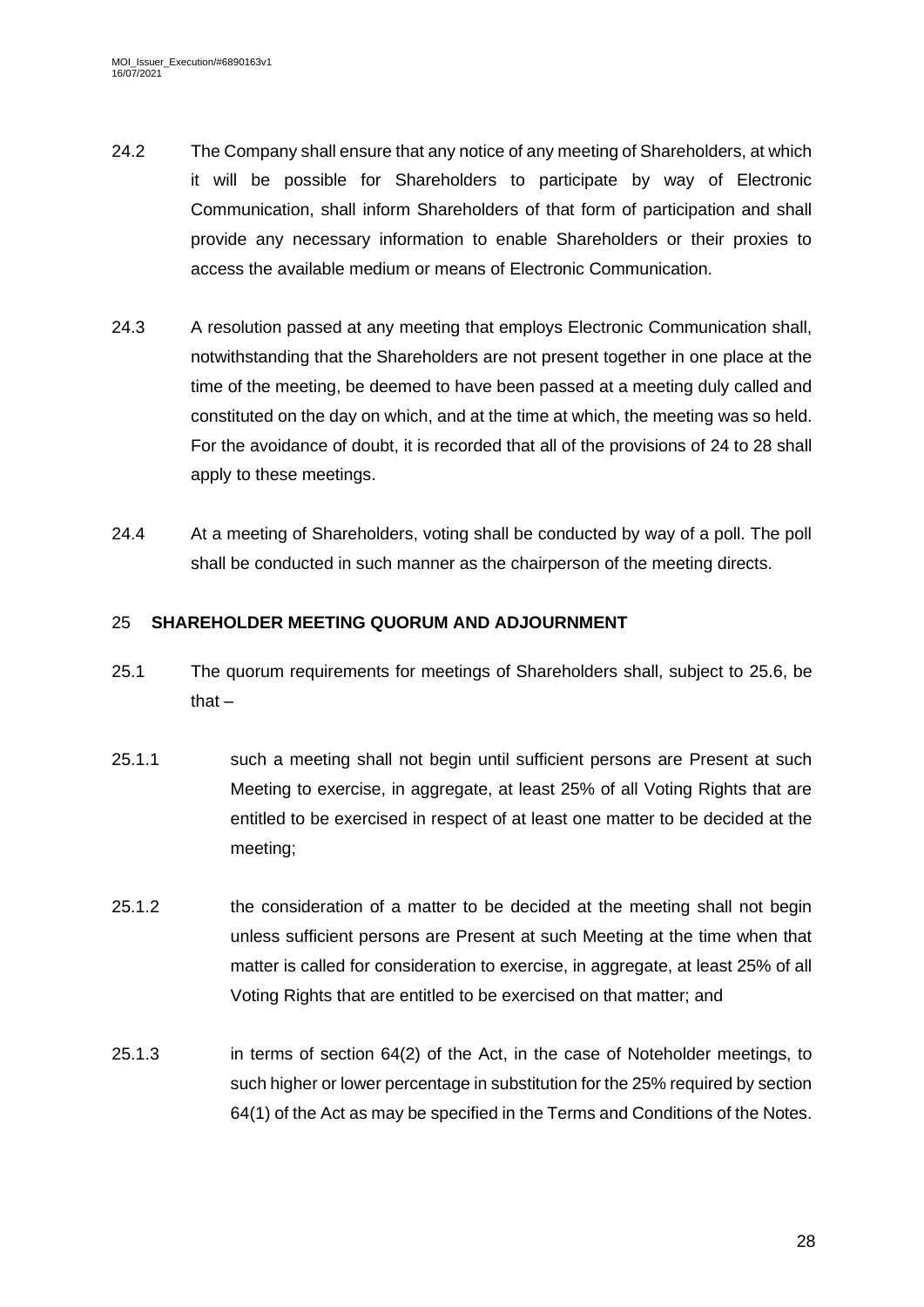- 25.2 Notwithstanding the provisions of section 64(4) of the Act and [25.1,](#page-27-1) if -
- 25.2.1 the quorum requirements for a meeting to begin have not been satisfied, the meeting shall automatically be postponed without motion or vote to the same day (or if that day is not a Business Day, the next Business Day) in the next week;
- 25.2.2 the quorum requirements for consideration of a particular matter to begin have not been satisfied, then, -
- 25.2.2.1 if there is other business on the agenda of the meeting, consideration of that matter may be postponed to a later time in the meeting without motion or vote; or
- 25.2.2.2 if there is no other business on the agenda of the meeting, the meeting is adjourned, without motion or vote, to the same day (or if that day is a public holiday, the next Business Day) in the next week.
- 25.3 Notwithstanding the provisions of 26.2, in relation to Noteholder meetings, the Terms and Conditions of the Notes issued by the Company may provide that -
- 25.3.1 in terms of section 64(6)(a) of the Act, the period of one hour contemplated in sections 64(4) and 64(5) of the Act is replaced with the period specified in the Terms and Conditions of the Notes; and
- 25.3.2 in terms of section 64(6)(b) of the Act, the period of one week contemplated in section 64(4) of the Act is replaced with the period specified in the Terms and Conditions of the Notes.
- 25.4 The adjourned or postponed meeting may only deal with the matters that were on the agenda of the meeting that was adjourned or postponed.
- 25.5 The chairperson of the meeting shall be entitled to extend the one hour limit provided for under section 64(4) of the Act in the circumstances contemplated in section 64(5) of the Act as well as in those circumstances where the delay is caused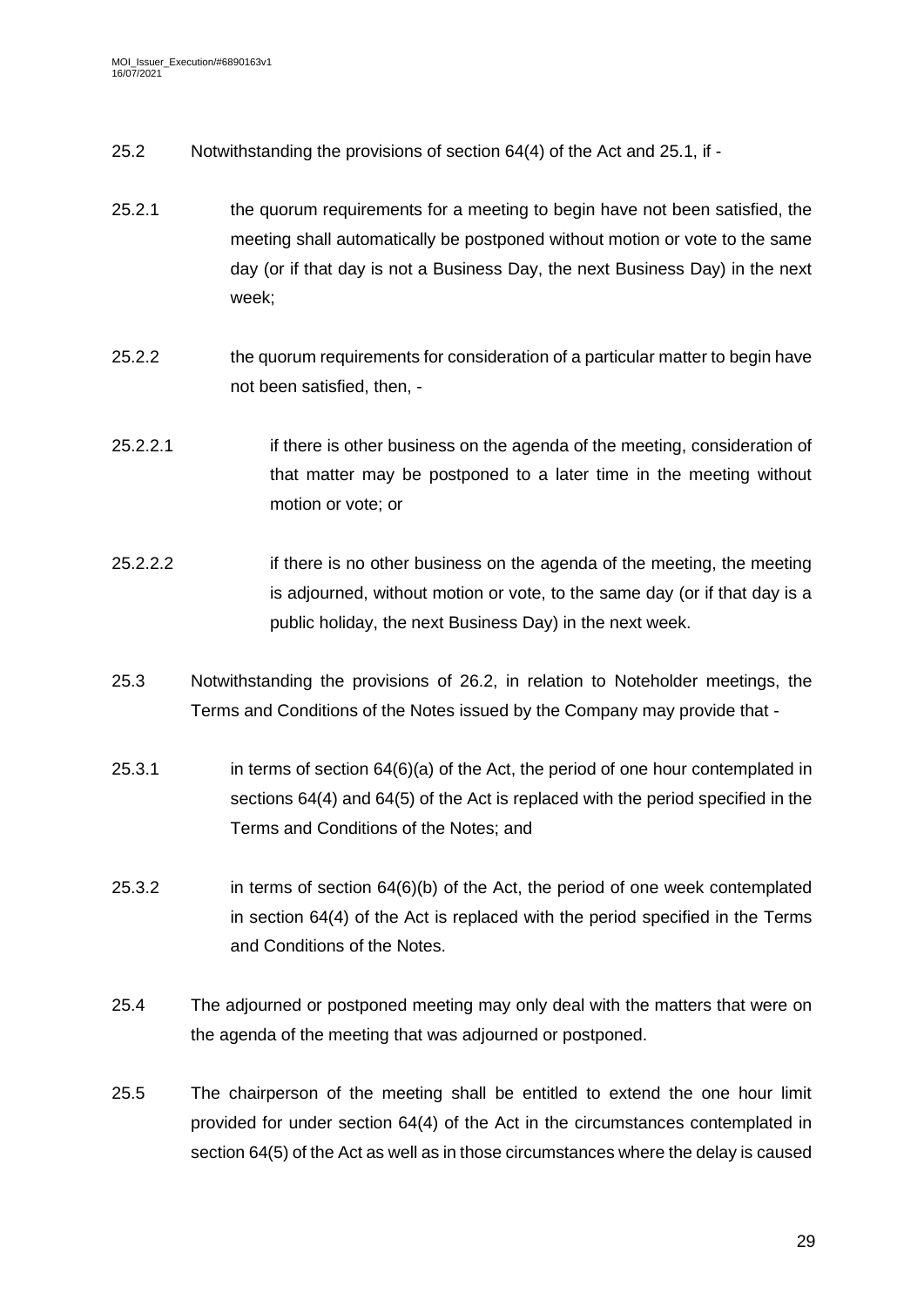by the verification of the Shareholders identity, as contemplated in section 63(1) of the Act.

- <span id="page-29-1"></span>25.6 If, at the time appointed in terms of this [25](#page-27-0) for an adjourned meeting to resume, or for a postponed meeting to begin, the quorum requirements have not been satisfied, the Shareholders present in person or by proxy will be deemed to constitute a quorum.
- 25.7 After a quorum has been established for a meeting, or for a matter to be considered at a meeting, the meeting may continue, or the matter may be considered, so long as sufficient persons are Present at such Meeting to exercise, in aggregate, at least 25% of all Voting Rights that are entitled to be exercised at the meeting.
- 25.8 The Board may, at any time after notice of a Shareholders meeting has been given but prior to the commencement of that meeting, postpone that meeting to such later date as may be determined by the Board at the time of determining to postpone the meeting, or may be postponed to an unspecified date to be decided by the Board at a later stage; provided that the Board may not so postpone the date of any such meeting beyond that date (if any) by which that meeting is required by the Act or this MOI to be held.
- 25.9 Subject to the Act and this MOI, the chairman of any general meeting shall determine the procedure to be followed at that meeting.

## <span id="page-29-0"></span>26 **CHAIRPERSON**

The chairperson of the Board shall be entitled to chair Shareholders meetings. If, however, there is no chairperson or if he has notified his inability to attend a meeting or if at any meeting he is not present within ten minutes of the time appointed for the meeting, the Shareholders who are entitled to exercise voting rights in relation to the Company present and represented shall choose another Director to chair the meeting. If no Director is present or if none of the Directors present are willing to chair the meeting, then the Shareholders shall choose one of their own to be the chairperson of the meeting.

The Terms and Conditions of any Notes issued by the Company may specify provisions for the appointment of a person to chair Noteholder meetings.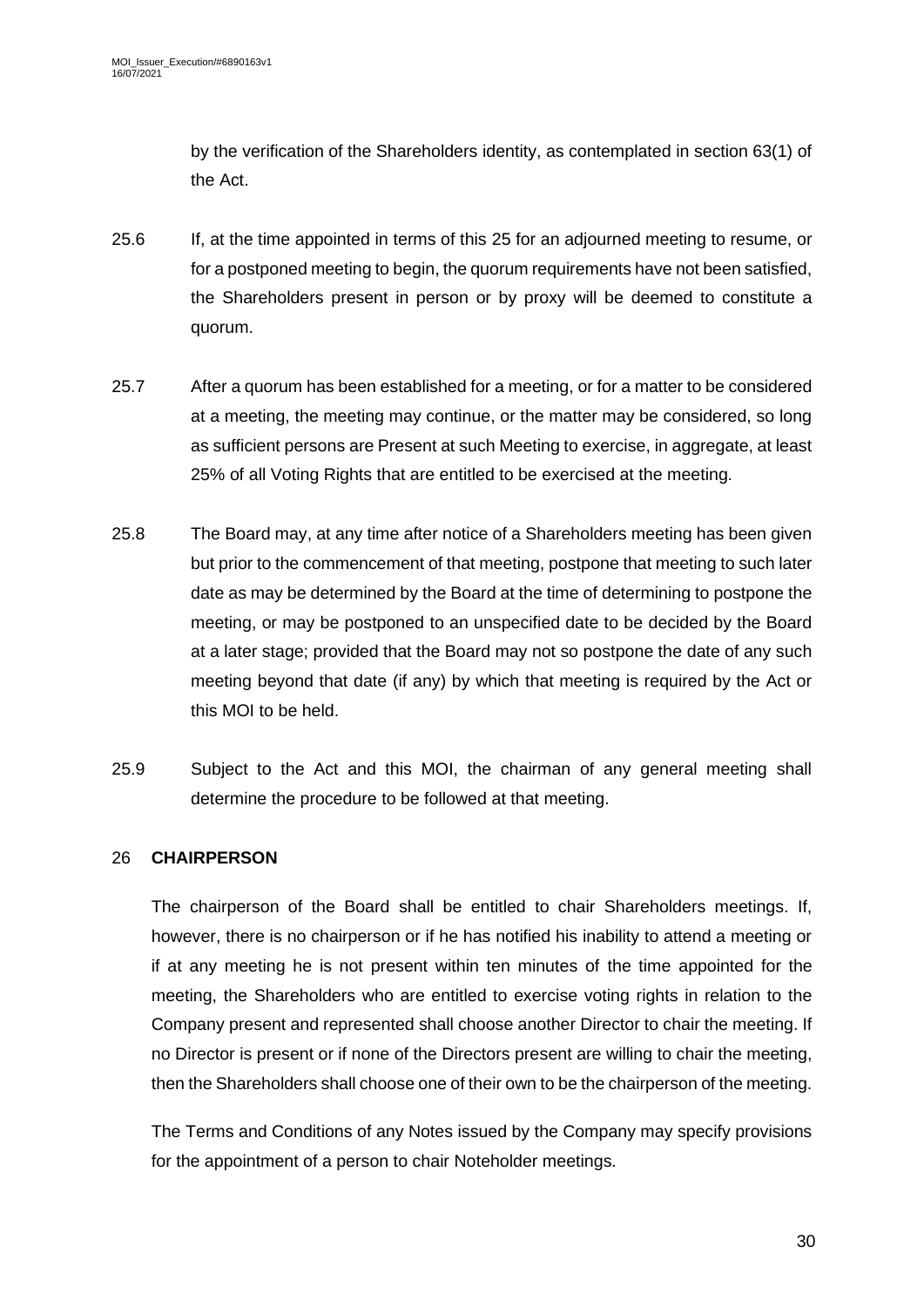### <span id="page-30-0"></span>27 **SHAREHOLDERS RESOLUTIONS**

- 27.1 At any meeting of Shareholders, any person who is present at the meeting, whether as a Shareholder or as a proxy for a Shareholder, shall be entitled to exercise one vote for each Ordinary Share held by that Ordinary Shareholder.
- <span id="page-30-2"></span>27.2 In order for -
- 27.2.1 an Ordinary Resolution to be approved, it must be supported by the holders of more than 50% of the Voting Rights exercised on the resolution, as provided in section 65(7) of the Act;
- 27.2.2 a Special Resolution to be approved, it must be supported by the holders of at least 75% of the voting rights exercised on the resolution, as provided in section 65(9) of the Act,

at a quorate meeting of Shareholders which is quorate in relation to that resolution; provided that this [27.2](#page-30-2) shall not detract from the Shareholders' ability to adopt resolutions by written vote as referred to in [28.](#page-30-1)

27.3 In addition to those matters which require the approval or authority of a Special Resolution in terms of section 65(11) of the Act, any other section of the Act, any provision of the Regulations or this MOI, the Terms and Conditions of any Notes issued by the Company may require an Extraordinary Resolution (as defined in the Terms and Conditions) of Noteholders to approve matters specified in the Terms and Conditions of such Notes.

## <span id="page-30-1"></span>28 **WRITTEN RESOLUTIONS BY SHAREHOLDERS**

A resolution that could be voted on at a Shareholders Meeting may instead be adopted by written vote of the Shareholders, as contemplated in section 60 of the Act, if it is supported by Persons entitled to exercise sufficient Voting Rights for it to have been adopted as an Ordinary or Special Resolution, as the case may be, at a properly constituted Shareholders meeting.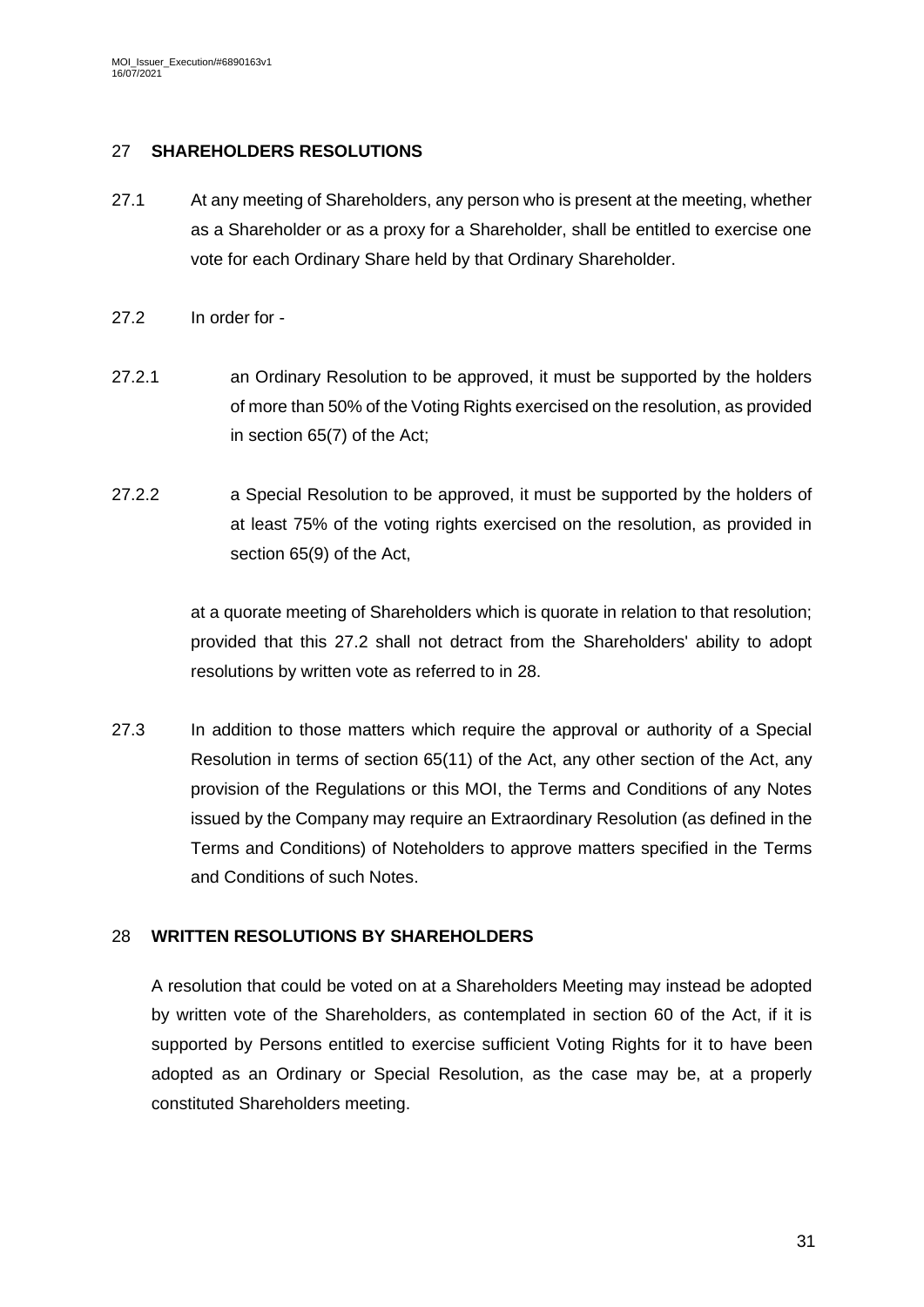## <span id="page-31-0"></span>**PART G – DIRECTORS' POWERS AND PROCEEDINGS**

### <span id="page-31-1"></span>29 **AUTHORITY OF THE BOARD OF DIRECTORS**

- 29.1 The business and affairs of the Company shall be managed by or under the direction of the Board, which shall have the authority to exercise all of the powers and perform all of the functions of the Company, provided that any borrowing, guarantee, security or similar restrictions contained in [7](#page-9-2) and [8](#page-13-1) are complied with.
- <span id="page-31-5"></span>29.2 The Board may delegate to any one or more persons all such powers and delegate to any one or more persons the doing of all such acts (including the right to sub-delegate).

### <span id="page-31-2"></span>30 **APPOINTMENT OF DIRECTORS**

- 30.1 The Board shall comprise of not less than three directors, in addition to the minimum number of directors necessary to satisfy any committee requirements in terms of the Act or this MOI.
- 30.2 There shall be no *ex officio* directors, as contemplated in section 66(4)(a)(ii) of the Act.
- <span id="page-31-4"></span>30.3 The provisions of section 68(2) of the Act shall apply to the election of Directors, provided that a Director may be elected by written vote in accordance with [28.](#page-30-1)
- 30.4 At least 50% of the Directors (and at least 50% of any alternates) must be elected by the Shareholders entitled to exercise voting rights in such election, as contemplated in section 68 of the Act read with section 66(4)(b) of the Act.
- <span id="page-31-3"></span>30.5 In addition to the elected Directors, in terms of section  $66(4)(a)(i)$  of the Act, for so long as there are Notes in issue, Investec may appoint, remove and replace, one (and no more than one) Director of the Company, and his or her alternate, by way of written notice to the Company, such appointment, removal or replacement taking effect on the date of receipt by the Company of such notice, subject to such person delivering written consent to serve as a Director.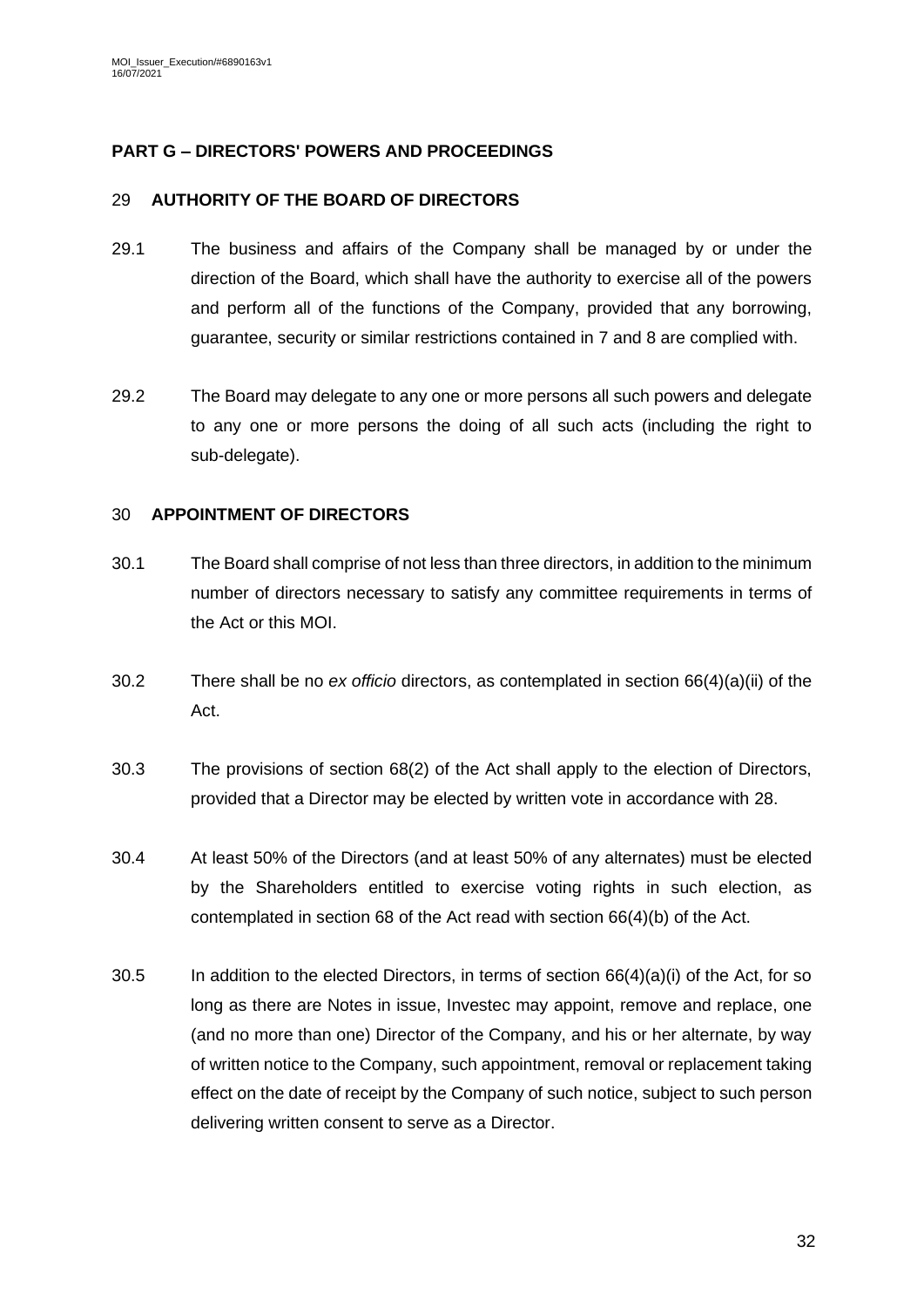- 30.6 For so long as there are Notes in issue, all the elected and appointed directors of the Company (other than any director appointed in terms of [30.5\)](#page-31-3) must be independent of Investec and of any subsidiary or holding company of Investec or any subsidiary of Investec's holding company or any person acting in a primary role (as defined in the Securitisation Regulations). A person shall be regarded as being independent for these purposes, provided that he is not a director, officer, employee or consultant of Investec or any subsidiary or holding company of Investec or any subsidiary of Investec 's holding company or any person acting in a primary role (as defined in the Securitisation Regulations). For purposes of this 33.6, "**Securitisation Regulations**" has the meaning given to that term in the Terms and Conditions.
- 30.7 The Board may appoint a person who satisfies the requirements for election as a Director to fill any vacancy and serve as a Director of the Company on a temporary basis until the vacancy has been filled by election in terms of [30.3,](#page-31-4) and during that period any person so appointed has all of the powers, functions and duties, and is subject to all of the liabilities, of any other Director of the Company. The authority of the Board in this regard shall not be limited or restricted by this MOI.
- 30.8 Each Director shall serve for an indefinite term, as contemplated in section 68(1) of the Act.
- 30.9 Section 70 of the Act shall apply to any vacancy on the Board which may arise from time to time.

## <span id="page-32-0"></span>31 **ALTERNATE DIRECTOR**

- 31.1 Each Director may, by notice to the Company at any time -
- 31.1.1 nominate any one or more than one person in the alternative (including any of his co-Directors) to be his Alternate Director, for election in terms of [29.2;](#page-31-5) or
- 31.1.2 terminate any such appointment.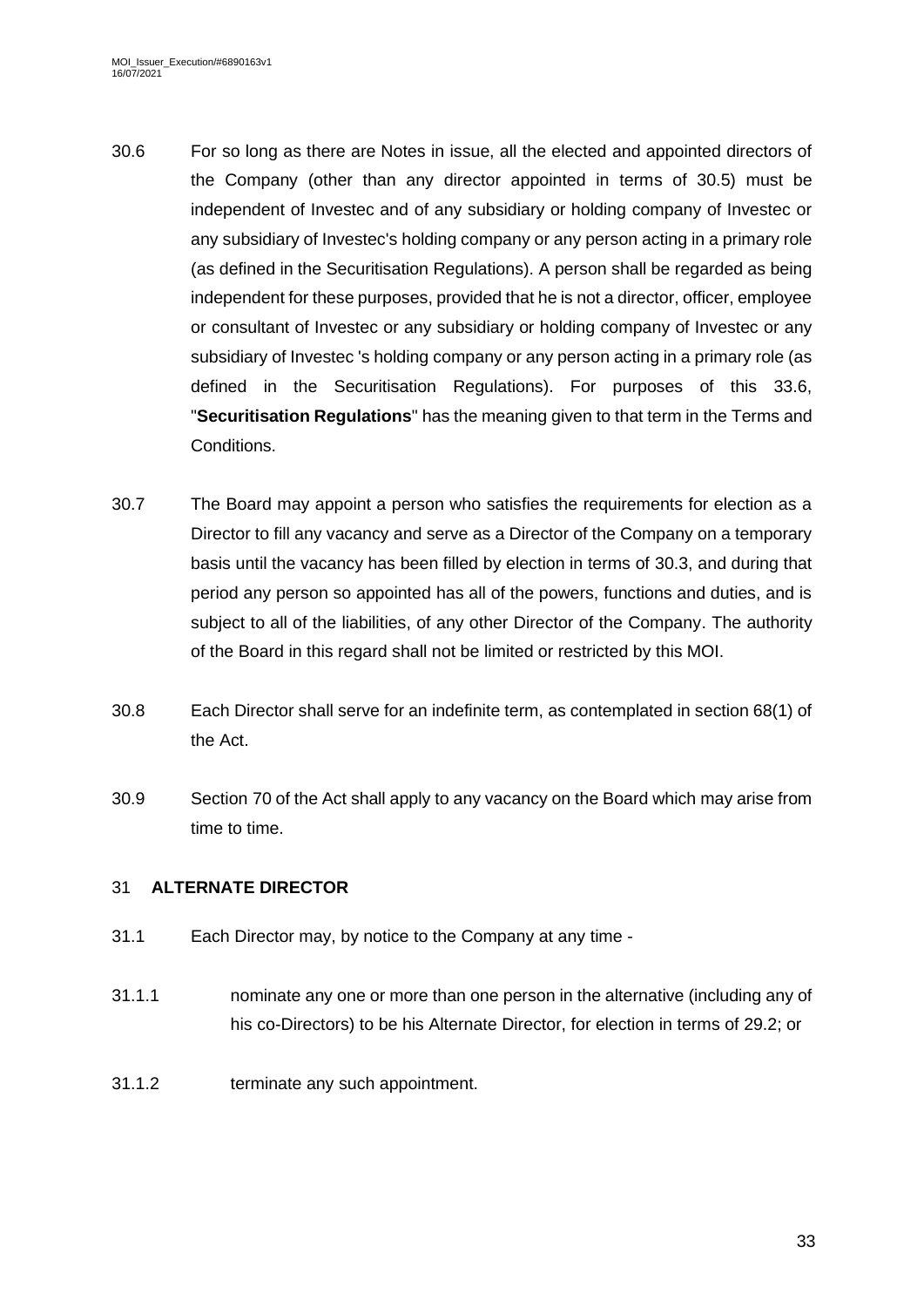- 31.2 The appointment of an Alternate Director shall terminate when the Director to whom he is an Alternate Director -
- 31.2.1 ceases to be a Director; or
- 31.2.2 terminates his appointment.

# <span id="page-33-0"></span>32 **BOARD COMMITTEES**

- 32.1 The Board may -
- 32.1.1 appoint any number of committees of Directors; and
- 32.1.2 delegate to any committee any of the authority of the Board (including the authority to sub-delegate); and
- 32.1.3 include any person who is not a Director of the Company in such committees,

and, accordingly, the authority of the Board in this regard is not limited or restricted by this MOI.

32.2 The authority and power of any committees established by the Board, as contemplated in section 72(2) of the Act, is not limited or restricted by this MOI, but may be restricted by the Board when establishing one committee or by subsequent resolution.

# <span id="page-33-1"></span>33 **CHAIRPERSON**

- 33.1 The chairperson of the Board shall be elected by the Directors annually at the first board meeting of the Company's financial year, provided that if the chairperson is absent from a meeting for any reason, the Directors shall elect one of their number to be chairperson of that meeting.
- 33.2 The chairperson shall preside as the chairperson of each meeting of the Board and shall, subject to the Act and this MOI and any decision of the Board, determine the procedure to be followed at all meetings of the Board.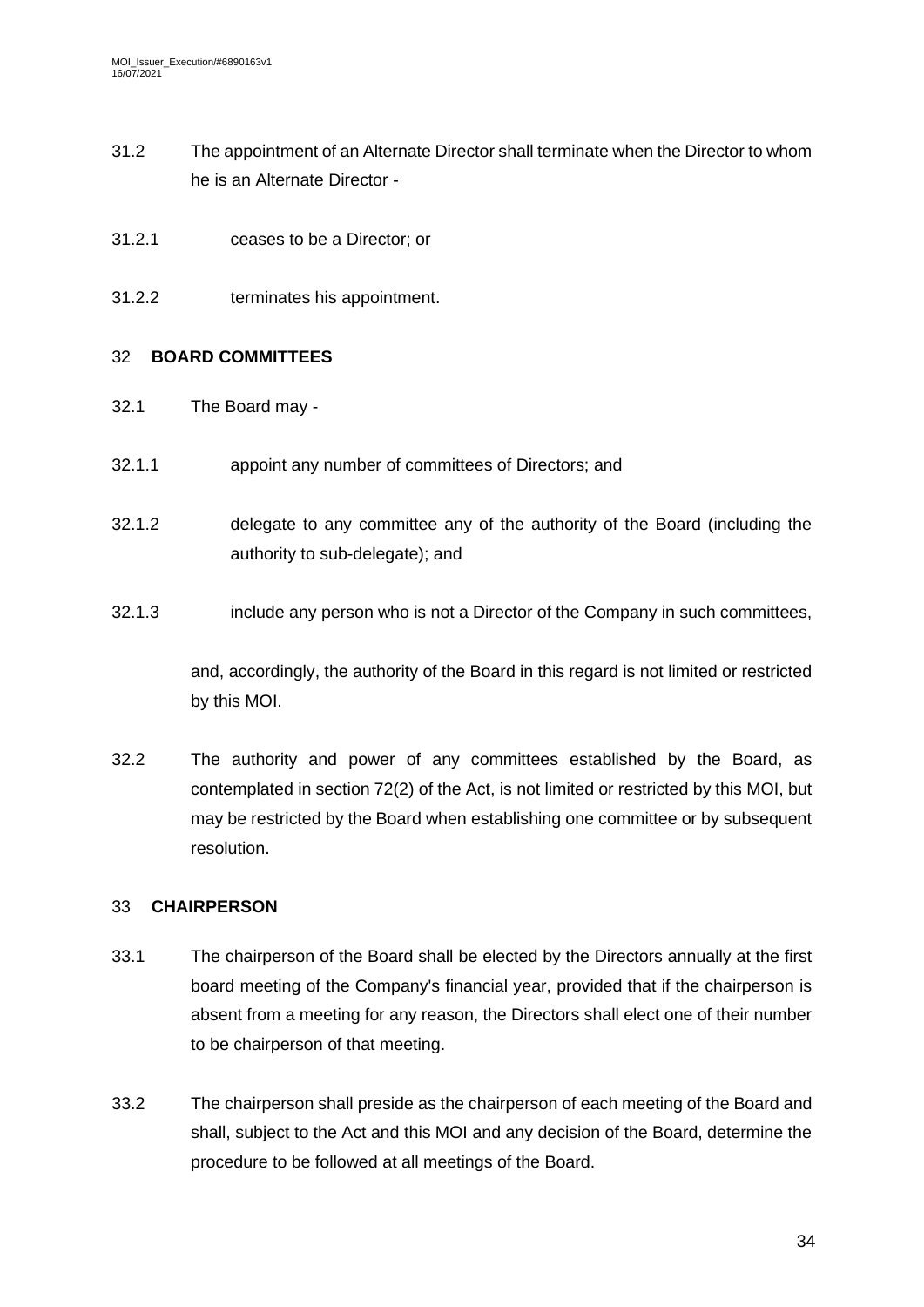33.3 Notwithstanding the provisions of section 73(5)(e) of the Act, the chairperson shall not have a second or casting vote in addition to his deliberative vote (if any).

### <span id="page-34-0"></span>34 **DIRECTORS MEETINGS**

- 34.1 The Board may -
- 34.1.1 meet, adjourn and otherwise regulate its meetings as it thinks fit; provided that, in accordance with section 73(2) of the Act, any Director shall be entitled to convene or direct the person so authorised by the Board to convene a meeting of the Board; and
- 34.1.2 determine the form and time of the notice that shall be given of its meetings and the means of giving that notice, as contemplated in section 73(4) of the Act, and the authority of the Board in this regard is not limited or restricted by this MOI.
- 34.2 The authority of the Board to proceed with a meeting despite a failure or defect in giving notice of the meeting, as set out in section 73(5) of the Act, is not amended by this MOI.
- 34.3 The Board -
- 34.3.1 may provide for a meeting of the Board to be conducted in whole or in part by Electronic Communication; and
- 34.3.2 must always make provision for any Director to participate by Electronic Communication in every Board meeting that is held in person at any place other than the Registered Office of the Company.
- 34.4 The quorum requirement for a meeting of the Board to begin, the voting rights at such a meeting, and the requirements for the approval of a resolution at such a meeting are as set out in section 73(5) of the Act.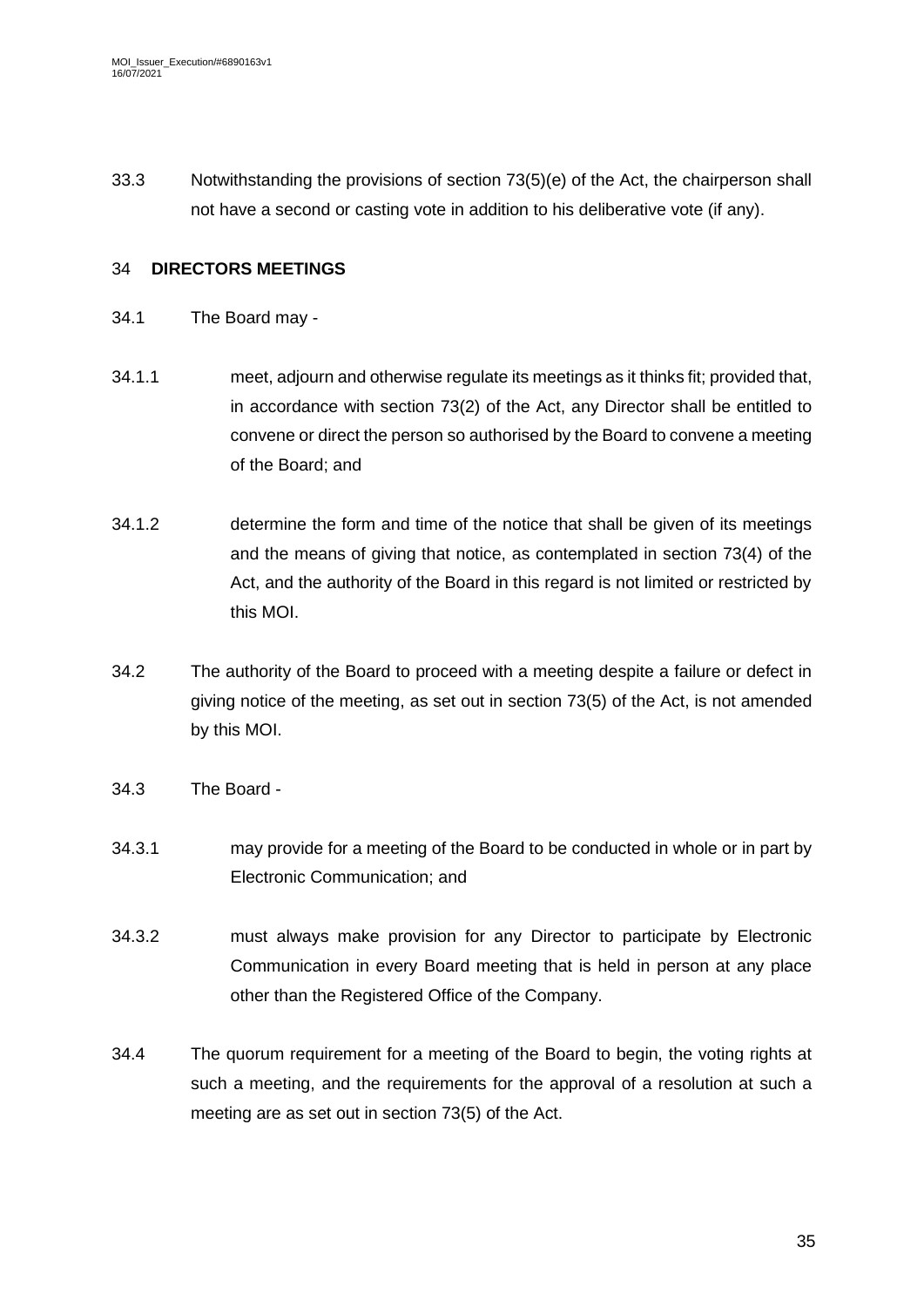- 34.5 At any meeting of the Board, an Alternate Director shall not be entitled to attend, speak or vote unless the Director to whom he is an Alternate Director is absent from that meeting.
- 34.6 The Company shall keep minutes of the meetings of the Board, and any of its committees, and include in those minutes -
- 34.6.1 any declaration given by notice or made by a Director, as required by [section](file:///D:/submissions/COMPANIES%20ACT,%202008.htm%23section75%23section75) 75 of the Act; and
- 34.6.2 every resolution adopted by the Board.
- 34.7 Resolutions adopted by the Board -
- 34.7.1 must be dated and sequentially numbered; and
- 34.7.2 are effective as of the date of the resolution, unless the resolution states otherwise.

#### <span id="page-35-0"></span>35 **WRITTEN RESOLUTIONS BY DIRECTORS**

- 35.1 A decision that could be voted on at a meeting of the Board may instead be adopted by a written resolution that has been submitted to all of the Directors and signed by at least that number of the Directors (or their Alternate Directors) having a majority of the Voting Rights that could be exercised upon that resolution if it were considered by a meeting of the Board.
- 35.2 Any such resolution shall be as valid and effective as if it had been adopted by a duly convened and constituted meeting of Directors.
- 35.3 Unless the contrary is stated in the resolution, any such resolution shall be deemed to have been passed on the date on which it was signed by or on behalf of the Director (or Alternate Director) who signed it last.
- 35.4 The resolution may consist of one or more counterpart documents, each signed by one or more Directors (or their Alternate Directors).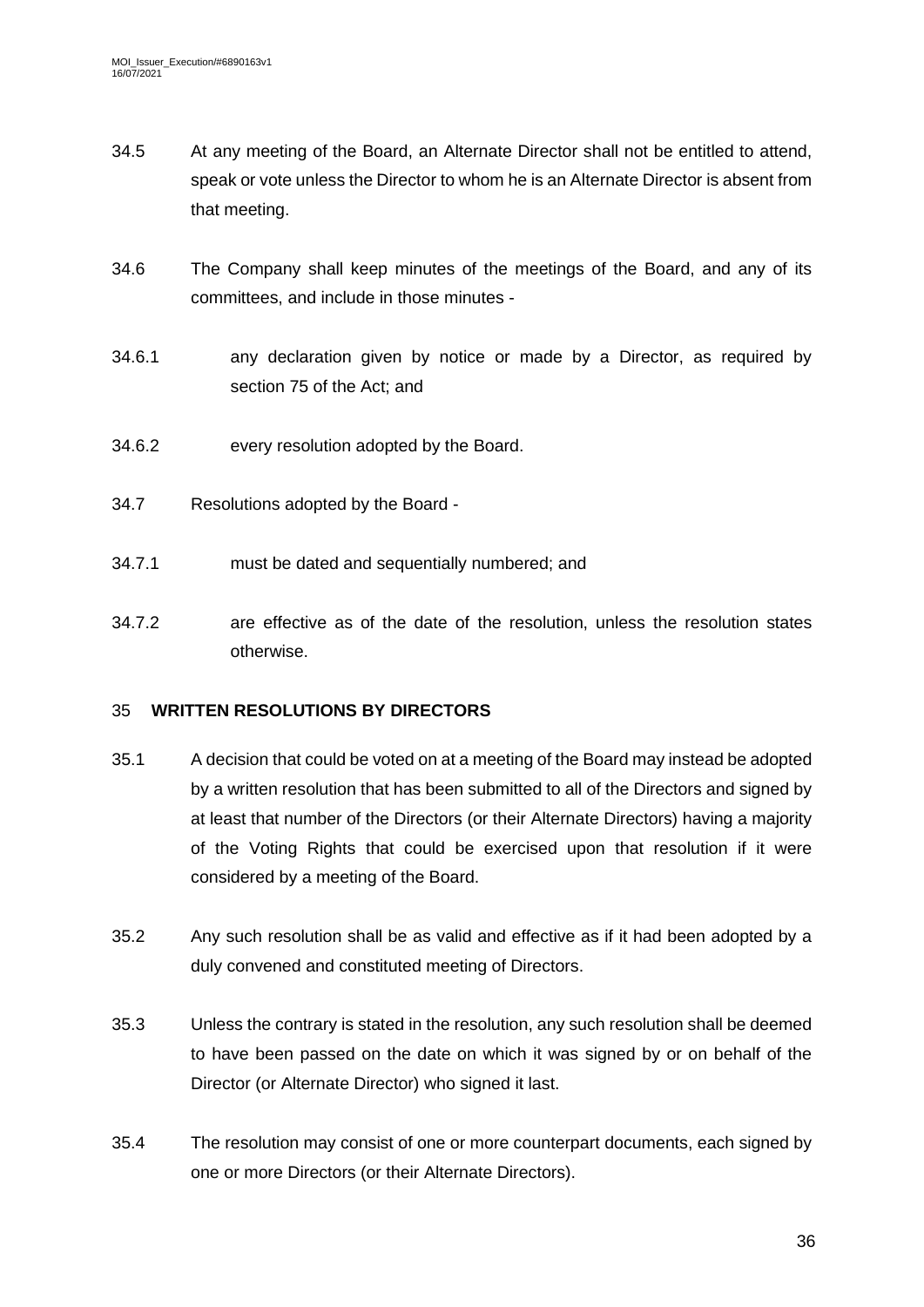### <span id="page-36-0"></span>36 **PAYMENTS TO DIRECTORS**

Subject to [7](#page-9-2) an[d 8,](#page-13-1) the Company may pay remuneration to its Directors for those services as such; provided that such remuneration must be approved by a Special Resolution passed by the Shareholders within the 2 (two) previous years and the authority of the Board in this regard is not restricted or limited by this MOI.

### <span id="page-36-1"></span>37 **INDEMNIFICATION AND INSURANCE FOR DIRECTORS**

Subject t[o 7](#page-9-2) an[d 8](#page-13-1) and to any and all acts contemplated or authorised by the Transaction Documents, the authority of the Company to –

- <span id="page-36-4"></span>37.1 advance expenses to a Director to defend litigation in any proceedings arising out of the Director's service to the Company as set out in section 78(4) of the Act;
- 37.2 directly or indirectly indemnify a Director for expenses contemplated in [37.1,](#page-36-4) irrespective of whether or not it has advanced those expenses;
- <span id="page-36-5"></span>37.3 indemnify a Director against any liability arising from the conduct of that Director, other than a liability set out in section 78(6) of the Act; and
- 37.4 purchase insurance to protect a Director against any liability or expense for which the Company is permitted to indemnify the Director in accordance with [37.3,](#page-36-5) or the Company against any contingency as set out in section 78(7) of the Act,

is not amended by this MOI.

## <span id="page-36-2"></span>**PART H – GENERAL PROVISIONS**

#### <span id="page-36-3"></span>38 **AUDIT COMMITTEE**

38.1 At each annual general meeting, the Company shall elect an audit committee comprising at least 3 (three) members subject to the provisions of sections 94(2), 94(3) and 94(4) of the Act.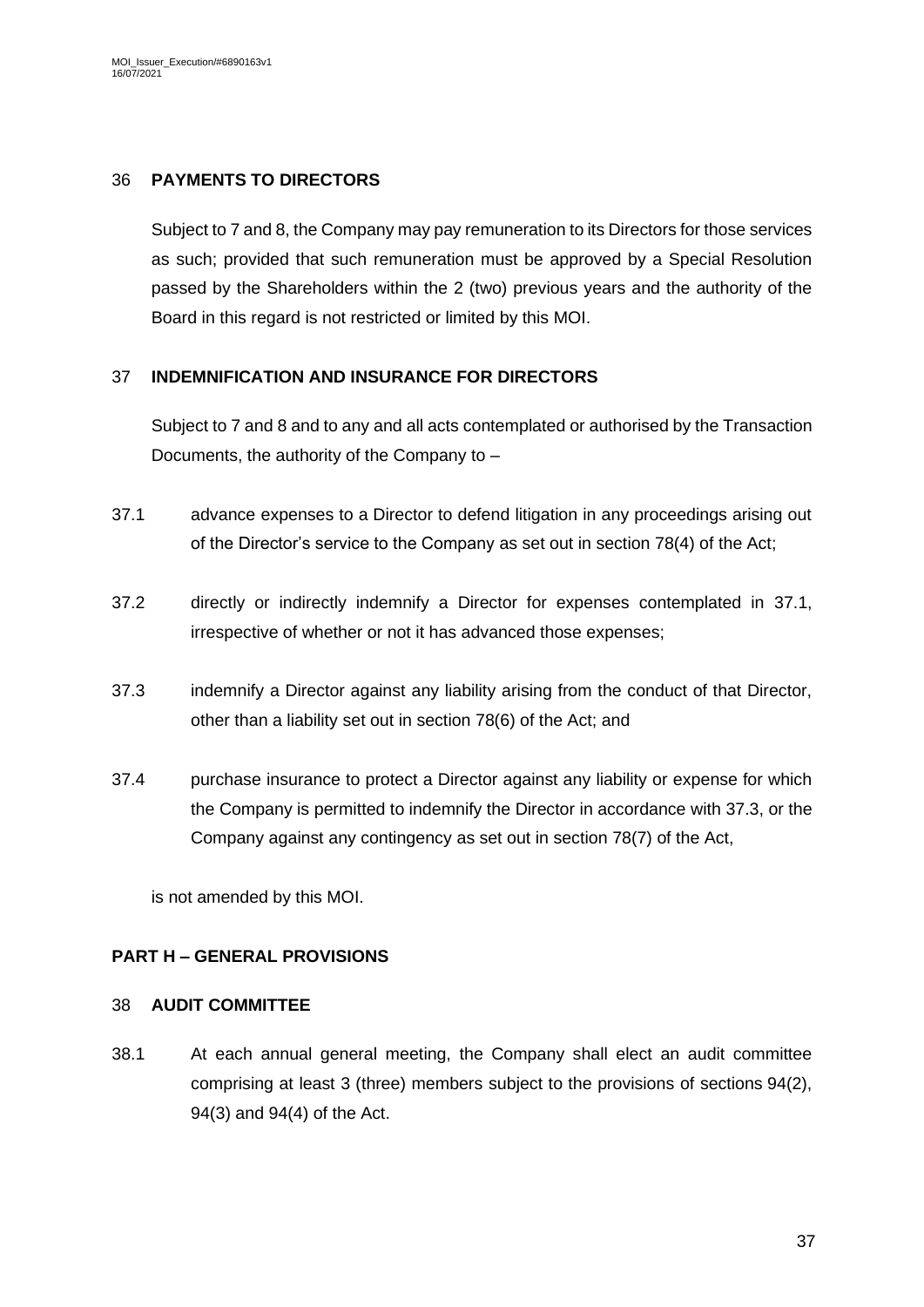- 38.2 In the event of a vacancy arising in the audit committee, the Board of the Company must appoint a person to fill any such vacancy within 40 (forty) Business Days after the vacancy arises.
- 38.3 Subject to the terms of reference of the audit committee and the Board's determination from time to time, the audit committee shall have the duties set out in section 94(7) of the Act.

# <span id="page-37-0"></span>39 **FINANCIAL STATEMENTS AND ACCESS TO COMPANY INFORMATION**

- 39.1 The Company shall prepare annual Financial Statements in accordance with the Act and the Regulations and shall, only to the extent required by the Act or the Regulations, have those annual Financial Statements audited or reviewed.
- 39.2 A copy of the annual Financial Statements of the Company shall be delivered to all Shareholders as soon as possible after those annual Financial Statements have been approved by the Board.
- 39.3 Except as set out in this [39,](#page-37-0) no information rights are established by this MOI in favour of a Person who holds or has a beneficial interest in any Securities issued by the Company in addition to those rights created by section 26 of the Act.

# <span id="page-37-1"></span>40 **FINANCIAL ASSISTANCE**

The Board may authorise the Company to provide financial assistance by way of a loan, guarantee, the provision of security or otherwise to any person for the purpose of, or in connection with, the subscription of any option, or any Securities, issued or to be issued by the Company or a related or inter-related company, or for the purchase of any such Securities, as set out in section 44 of the Act, provided that such financial assistance complies with the relevant provisions of the Act and provided further that any borrowing, guarantee, security or similar restrictions set out in [7](#page-9-2) and [9](#page-16-1) are complied with.

# <span id="page-37-2"></span>41 **NOTICES**

41.1 Any notice that is required to be given to Shareholders or Directors may be given in any manner prescribed in the Table CR3 to the Regulations and that notice shall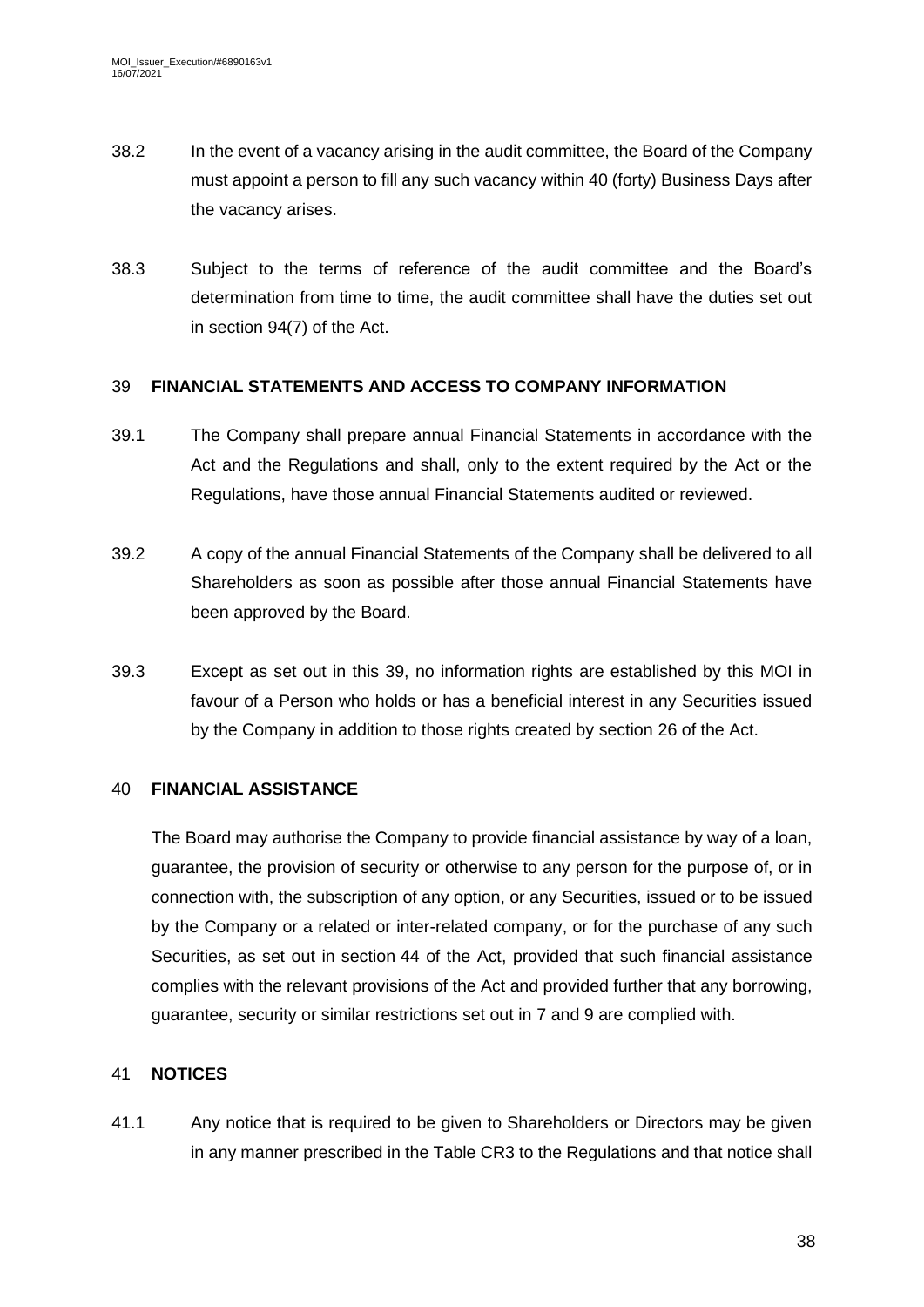be deemed to have been delivered as provided for in the Regulations as a result of the relevant method of delivery.

- 41.2 Each Shareholder and Director shall -
- 41.2.1 notify the Company in writing of a postal address, which address shall be his registered address for the purposes of receiving written notices from the Company by post and, if he has not named such an address, he shall be deemed to have waived his right to be so served with notices; and
- 41.2.2 unless otherwise agreed with the Company in writing, notify in writing to the Company an e-mail address and facsimile number, which address shall be his address for the purposes of receiving notices by way of Electronic Communication.

### <span id="page-38-0"></span>42 **WINDING UP**

- 42.1 Subject to the provisions of [7.5,](#page-13-3) the Company shall not cause itself to be voluntarily wound-up without a resolution being passed unanimously at a meeting of its Board and, if applicable, by an Extraordinary Resolution (as defined in the Terms and Conditions) being passed by Noteholders.
- 42.2 If the Company is to be wound up, the assets remaining after payment of the debts and liabilities of the Company and the costs of the liquidation shall be applied as follows -
- 42.2.1 to repay to the Ordinary Shareholders the amount paid upon on the Shares held by each of them; and
- <span id="page-38-1"></span>42.2.2 the balance (if any) shall be distributed among the Ordinary Shareholders in proportion to the number of Shares held by each of them,

provided that the provisions of this [42.2.2](#page-38-1) shall be subject to the rights of the holders of Shares (if any) issued upon special conditions.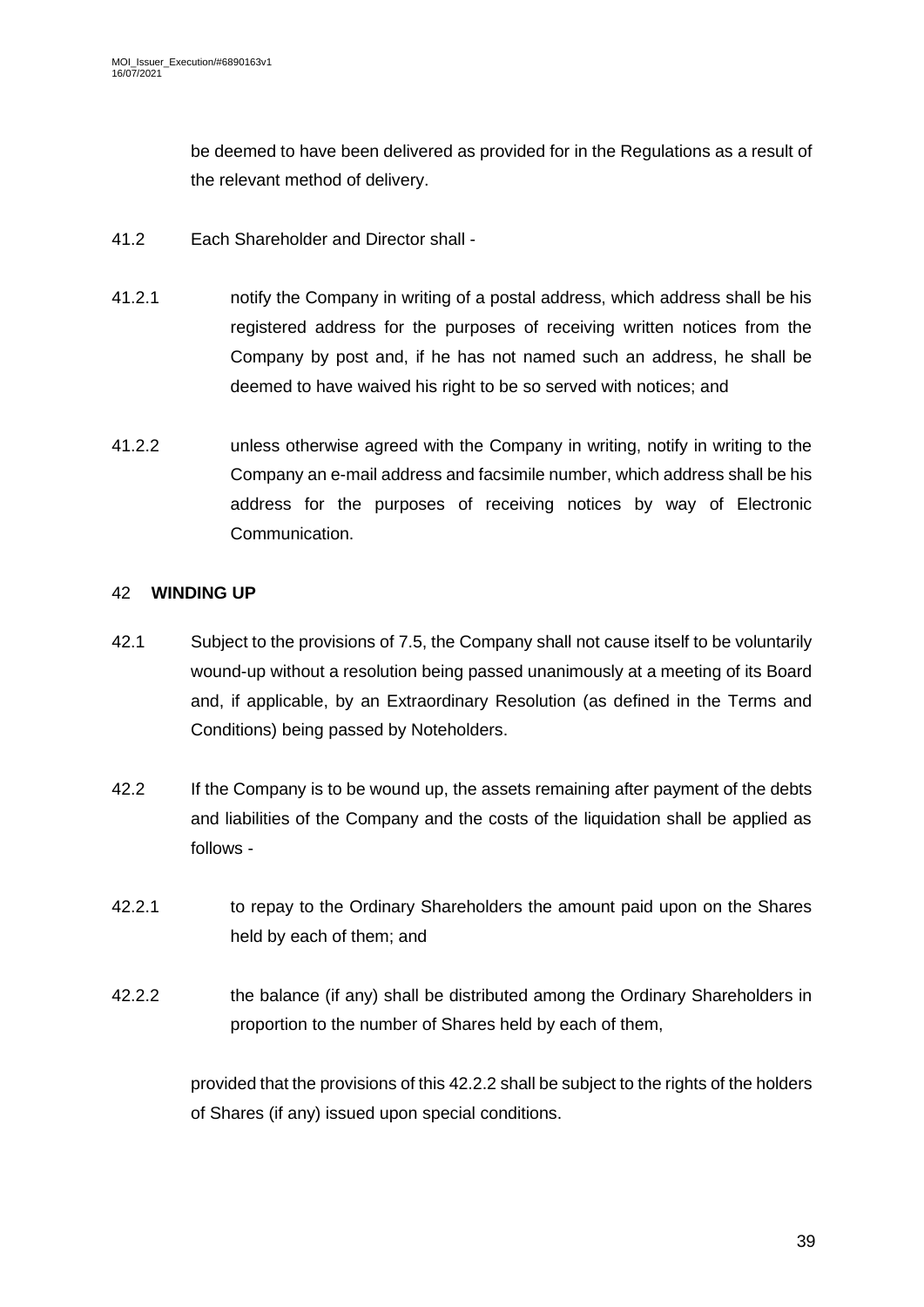42.3 In a winding-up of the Company, any part of the assets of the Company, including any securities of other companies may, with the sanction of a Special Resolution of the Company, be paid to the Ordinary Shareholders of the Company *in specie*, or may, with the same sanction, be vested in trustees for the benefit of such Ordinary Shareholders, and the liquidation of the Company may be closed and the Company dissolved.